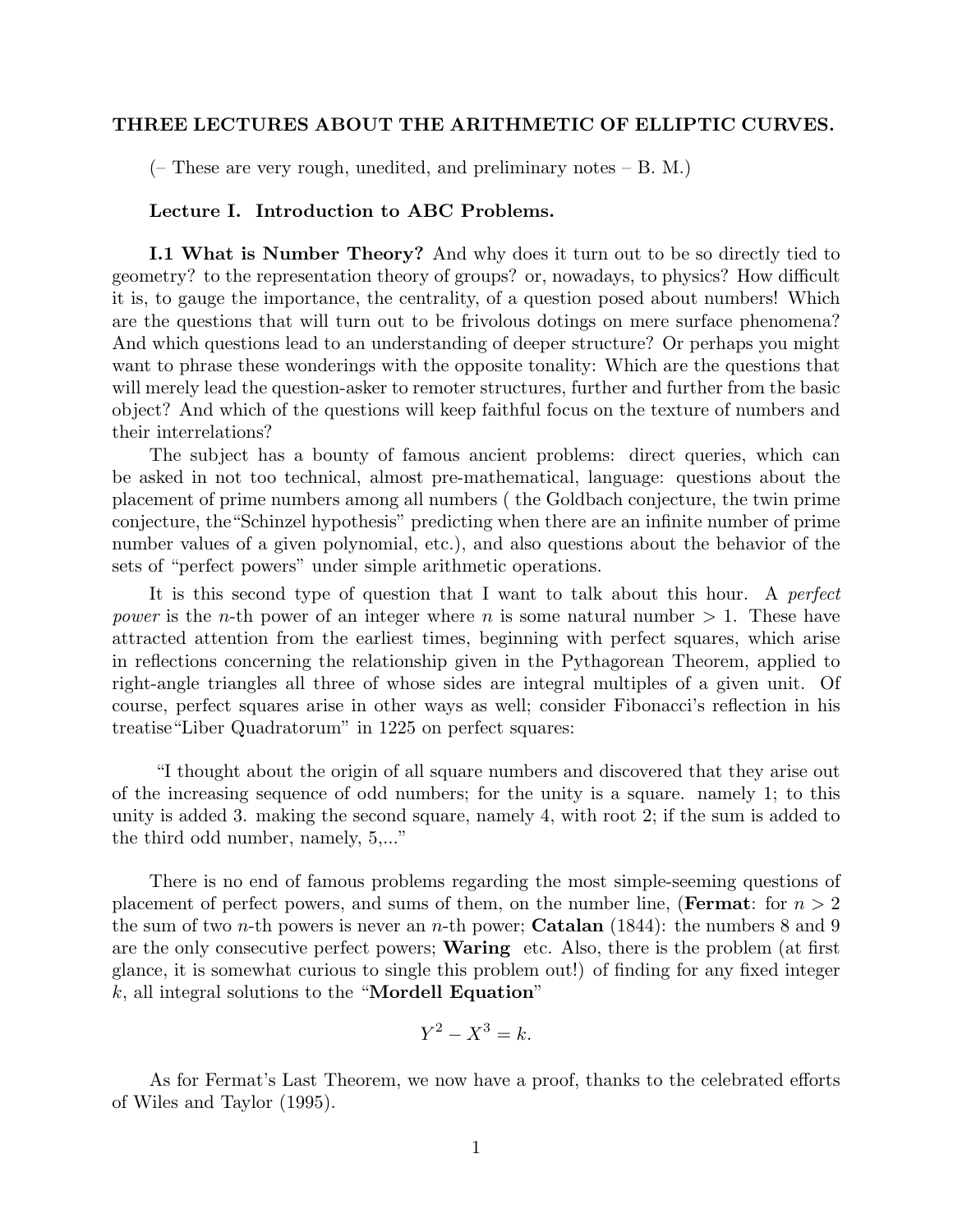In the direction of the Catalan Problem, we know, thanks to Tijdeman (1976) –who used Baker's theory of lower bounds for nonvanishing linear forms in logarithms– that there are only a finite set of (pairs of) consecutive perfect powers. An upper bound (for a perfect power whose successor is also a perfect power) can be computed from Tijdeman's proof (work of Langevin) to be

$$
e^{e^{e^{730}}}.
$$

As for the Mordell Equation, a general theorem of Siegel (1929) guarantees that for a given nonzero integer  $k$  it has only a finite number of integral solutions (as does any affine curve of genus  $> 0$  over the ring of integers). Moreover, much explicit work has been done (both unconditionally and dependent upon standard conjectures) to finding concretely the solutions for given values of  $k < 100,000$  (cf [ ]).

If one views each of the problems above as "Diophantine", i.e., as the problem of finding integral solutions to specific algebraic equations, one is struck by how specific, indeed, these equations are. To nudge oneself towards a more flexible type of problem which still carries much of the flavor of the problems we have reviewed, let us generalize somewhat the idea of a "perfect power"– and deal, instead, with numbers possessing comparatively large perfect power divisors. My main reason for considering this kind of generalization is that it is a liesurely way of getting some intuition for, and appreciation of, the recent ABC-conjecture due to Masser and Oesterlé. A second reason is to produce a source of problems which can be stated in relatively nontechnical language, which might everso-slightly remind one of the constellation of "Manin Conjectures" (these being much more precise predictions concerning the asymptotics of rational points of bounded height in varieties with ample anti-canonical bundle ) currently being framed and studied by Batyrev, Peyre, Tschinkel, and Manin.

To prepare for all this, recall that the *radical* of a non-zero number N, denoted rad $(N)$ , is the product of all the prime divisors of N; so rad( $-1$ ) = 1, rad(24) = 6, etc.

**Definition.** If  $N \neq 0, \pm 1$  is an integer, by the **power** of N, denoted  $P(N)$ , we mean the real number

$$
P(N) = \frac{\log |N|}{\log \text{rad}(N)}.
$$

It is reasonable to simply convene  $P(\pm 1) := \infty$  so that the power function is defined for all non-zero integers. We have that  $P(N) \ge 1$  and (for  $N > 1$ )  $P(N) = 1$  if and only if N is "square-free", i.e., if and only if N is not divisible by any perfect square  $(>1)$ . If N is a perfect n-th power, we have that  $P(N) \geq n$ .

For  $a > 1$  a real number, by an a-**powered number** let us mean a non-zero number N with  $P(N) \ge a$ . We will be wanting to study the properties of the set of a-powered numbers– the "placement" of these sets among all integers, the behavior of these sets under simple arithmetic operations.

As a way of introduction, let us first answer the question of how "many" numbers N are there with  $P(N) = 1$ ? More exactly, for a positive real number X let  $Sq$  free(X)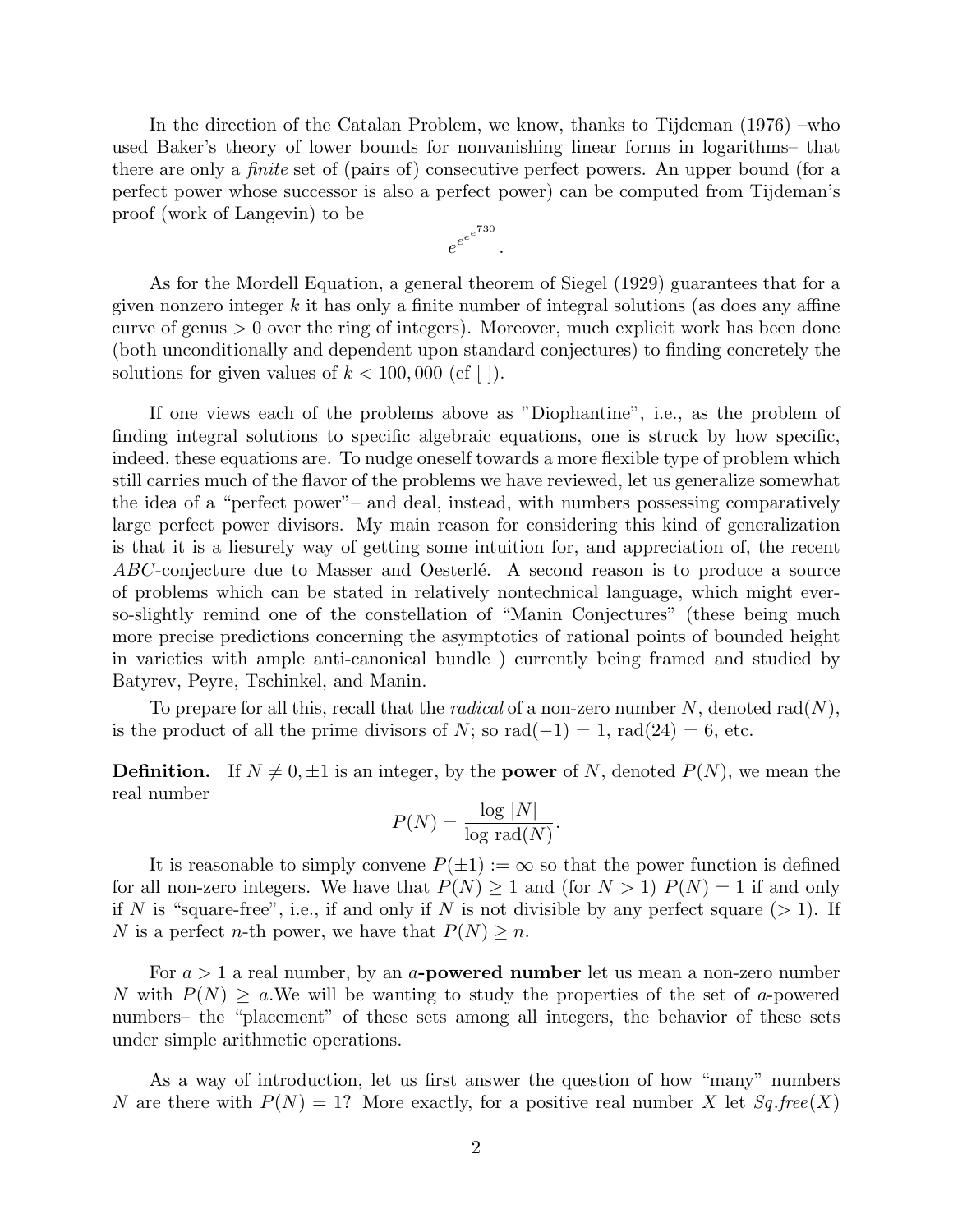denote the number of square-free numbers N in the interval  $1 < N < X$ ; how fast does  $Sq.Free(X)$  tend to  $\infty$  with X?

The answer, which involves a small piece of "sieve theory" ( legacy of Eratosthenes), has been known for quite a while and I will review the basic idea behind it. The first step in setting up our "sieve" is to array "in a line" all the integers N in the range  $1 < N < X$ . There are roughly  $X$  of them. Next, so as not to get confused by too many numbers appearing in our calculation, let us rename the prime numbers as  $p_1, p_2, \cdots$  in increasing order, so that, in fact,  $p_1$  is the prime number  $2:p_2$  is, in fact, the prime number 3, etc.). Now, cross off all integers  $N$  divisible by the square of the first prime number, i.e., divisible by  $p_1^2$  (= 4) for surely none of these N's are squarefree. After having crossed these off, we are left with roughly  $(1 - \frac{1}{n^2})$  $\frac{1}{p_1^2}$ ) · X remaining numbers in our line. We now want to cross off all integers N divisible by the square of the second prime number, i.e., divisible by  $p_2^2$  (= 9) for, again, surely none of these N's are squarefree. But we must be careful to make the count of what remains. Thinking about this, you find that at this stage, after numbers divisible by  $p_1^2$  and  $p_2^2$  are crossed off, is roughly  $(1-\frac{1}{p_2^2})$  $\frac{1}{p_1^2} - \frac{1}{p_2^2}$  $\frac{1}{p_2^2} + \frac{1}{(p_1p_2)}$  $\frac{1}{(p_1p_2)^2}$ . X numbers N. The point here is that if we had not included the third term  $+\frac{1}{(p_1p_2)^2}$ , one would have (erroneously) counted *twice* "as removed" all the numbers N which are divisible by  $(p_1p_2)^2$ , the first time because N is divisible by  $p_1^2$  and a second time because N is divisible by  $p_2^2$ . Since

$$
(1 - \frac{1}{p_1^2} - \frac{1}{p_2^2} + \frac{1}{(p_1 p_2)^2}) \cdot X = (1 - \frac{1}{p_1^2})(1 - \frac{1}{p_2^2}) \cdot X,
$$

I hope you see the pattern that is emerging. Indeed, with some work, one can (control the error terms, cf.  $[***]$  and) show the asymptotics to be:

$$
Sq\text{.free}(X) = \prod_{p=2,3,\cdots} (1 - \frac{1}{p^2}) \cdot X + o(X),
$$

as X tends to  $\infty$ . Since

$$
\prod_{p=2,3,\cdots} (1 - \frac{1}{p^2}) = \frac{1}{\zeta(2)},
$$

where  $\zeta(s)$  is Riemann's  $\zeta$ -function, and since

$$
\zeta(2) = \sum_{n=1}^{\infty} 1/n^2 = \frac{\pi^2}{6},
$$

we get:

$$
Sq\text{.free}(X) = \frac{6}{\pi^2} \cdot X + o(X),
$$

or, speaking loosely, the probability that a given number is squarefree is a bit under twothirds.

Question for computer scientists: The analogous "power function" P define on the ring of polynomials in one variable over a field is very rapidly calculated by applying the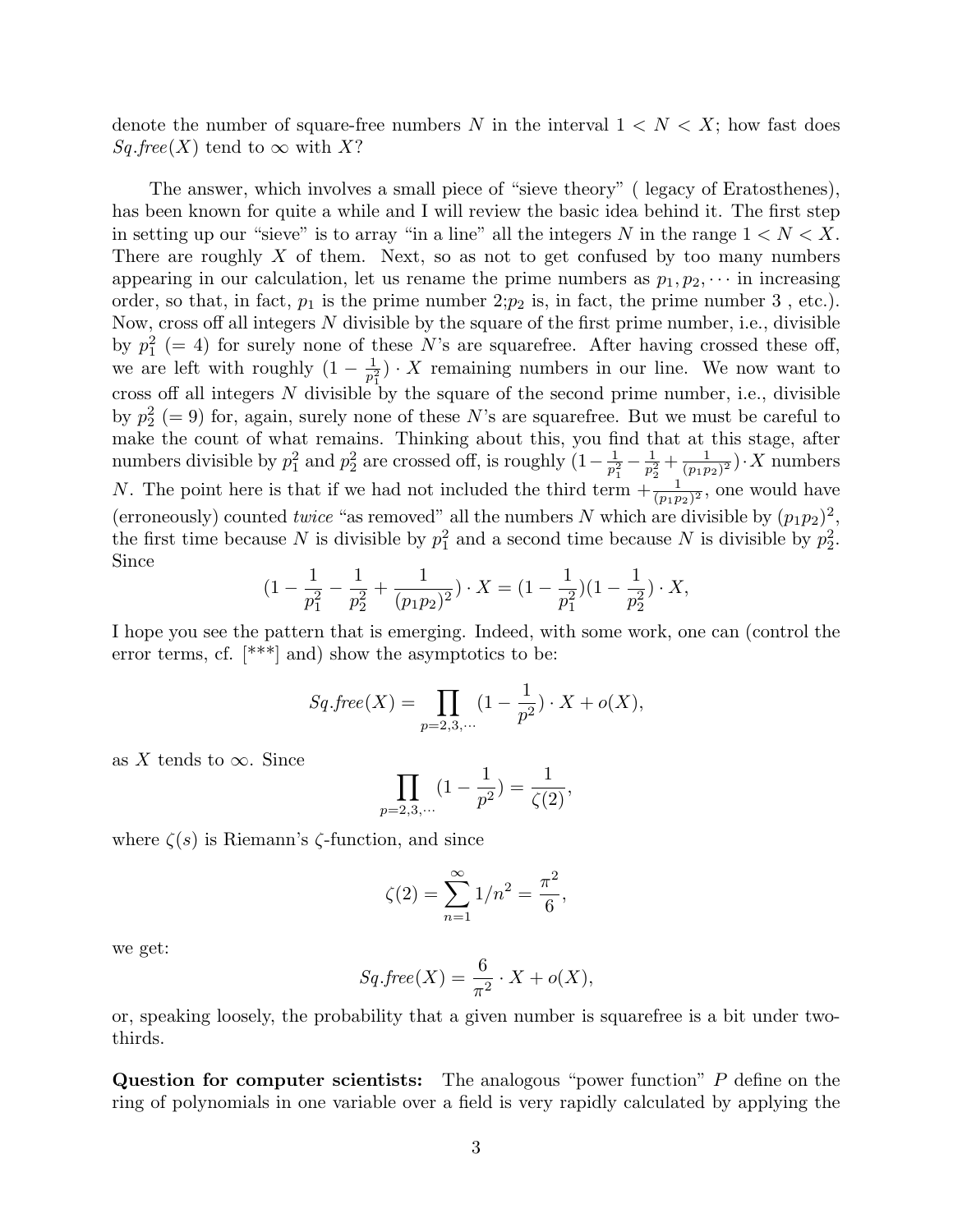Euclidean algorithm to find the g.c.d's of the polynomial and its derivatives. Is there an algorithm for computing  $P(N)$  which is significant faster than factorizing N?

For real numbers  $a \geq 1$  and X, let  $S(a; X)$  denote the number of integers  $1 \geq N < X$ such that  $P(N) \ge a$ , i.e., the number of a-powered numbers less than X. Aa Andrew Granville explained to me, an easy argument gives that for fixed  $a \geq 1$ , and for any  $\epsilon > 0$ we have:

$$
X^{1/a - \epsilon} < S(a; X) < X^{1/a + \epsilon}
$$

as X tends to  $\infty$ . We will abbreviate this type of estimate as  $S(a; X) = X^{1/a + o(1)}$ emphasizing that  $S(a; X)$  grows very roughly like  $X^{1/a}$ . This is a good thing for us insofar as  $X^{1/a}$  is also the rate of growth of "perfect a-th powers"; i.e., by generalizing from "perfect a-th powers" to "a-powered numbers" we haven't, at least, changed the rough asymptotics.

We are now ready to raise a question which has at least a remote connection to each of the problems in our illustrative list. Fix real numbers  $a, b, c \geq 1$ , and another real number X. Consider the set  $\mathcal{S}(a, b, c; X)$  of triples  $(A, B, C)$  of nonzero integers which sum to zero, which are relatively prime, each of which is in absolute value  $\lt X$ , and such that

$$
P(A) \ge a; \quad P(B) \ge b; \quad P(C) \ge c,
$$

i.e., A is a-powered, B is b-powered, and C is c-powered.

Question. How fast can we expect the cardinality of the set  $\mathcal{S}(a, b, c; X)$  to grow, if at all, for fixed  $a, b, c > 1$  and X tending to  $\infty$ ?

Here is the typical "secret calculation" that is popular to make, to come up with an "expected rate of growth" in this circumstance, but as you will see, it is unlikely that one could come up with a proof that these asymptotics are correct just by pursuing the argument that we will give!

Ignoring for the moment the requirement that  $A, B, C$  be relatively prime and that they sum to 0, and remembering that the A's are chosen from a set of (roughly)  $X^{1/a}$ elements, the B's from a set of (roughly)  $X^{1/b}$  elements, and similarly for the C's, we have (roughly)  $X^{1/a+1/b+1/c}$  triples  $(A, B, C)$  with the requisite lower bounds on their "power functions". The requirement that  $A, B, C$  be relatively prime shouldn't change the asymptotics, but the requirement that they sum to 0 should. The absolute value of the sum  $|A + B + C|$  is bounded by a constant (3, in fact) times X and so the "chances" that the sum be zero (provided that no other mitigating large effect has been ignored– an important proviso) is inversely proportional to X; call it  $X^{-1}$ . Feeding all this into our calculation, our line of reasoning might then lead us to "expect" that the cardinality of  $\mathcal{S}(a, b, c; X)$  is comparable to  $X^{1/a+1/b+1/c-1}$ .

But how to interpret this "expectation"?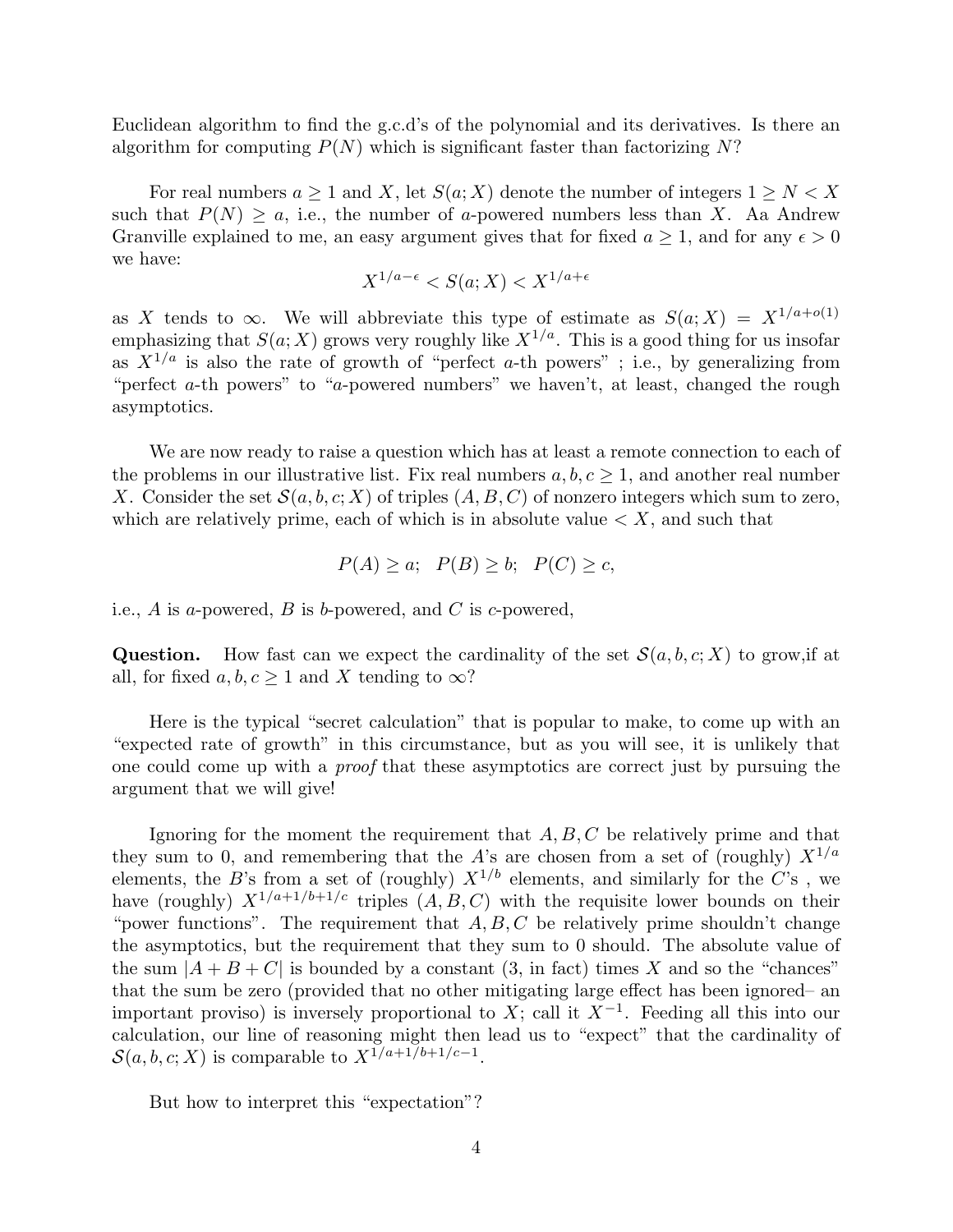Let us refer to  $d := 1/a + 1/b + 1/c - 1$  as the **basic exponent** of our problem.

 $(sub-)$ Question If the "basic exponent" d is positive, i.e., if

$$
1/a + 1/b + 1/c > 1,
$$

does the cardinality of  $\mathcal{S}(a, b, c; X)$  tend to  $\infty$  as X grows, and with the asymptotics

card 
$$
\mathcal{S}(a, b, c; X) = X^{d+o(1)}
$$
?

Remark 1. I asked Trevor Wooley about this question, and he sketched an argument using the circle method that proves these asymptotics when  $a, b, c$  are bounded above by 6/5. As he pointed out, the circle method does extraordinarily well in handling ternary additive problem involving square-free numbers ("because" wrote Wooley, "one has unexpectedly strong control over the relevant exponential sums on minor arcs– one does a lot better than square-root cancellation").

The basic idea, here, is to note that an a-powered integer N, with,say,  $a < 6/5$  can be written as xy with x square-free and y "square-full" and y is small compared to x. Also, when we are estimating a-powered integers, the bulk of our count will consist in integers which are essentially a-powered and not much more highly poered, for the more higly powered numbers are relatively sparse. Now write  $A = xy$ ,  $B = uv$ , and  $C = zw$ , with  $x, u, z$  square-free and  $y, v, w$  "square-full" and  $x, u, z$  the dominating variables; that is we re studying the equation

$$
xy + uv + zw = 0
$$

with with  $x, u, z$  square-free and  $y, v, w$  "square-full". The circle method then gives an asymptotic formula for the number of solutions  $x, u, z$  for fixed  $y, v, w$  with uniform error term. Summing over the possible triples  $y, v, w$ , noting that there aren't too many of them, gives a more precise asympototic statement than is formulated in the above "sub-question" in the range  $a, b, c \leq \kappa$  with  $\kappa = 6/5$ . Specifically, in this range,

card 
$$
\mathcal{S}(a, b, c; X) \sim \gamma \cdot X^d
$$

for an appropriate constant  $\gamma = \gamma(a, b, c)$ , and he suggests that with more work, the upper bound  $\kappa = 6/5$  might be improved to 10/7. It is clear, however, that one cannot expect to improve this too much further. We cannot have the same shape of asymptotic formula for the region given by  $a, b, c \leq \kappa = 2$  for example; for Pythagorean triples *alone* will give rise to a contribution to card  $\mathcal{S}(2,2,2;X)$  on the order of  $X^{1/2} \cdot \log(X)$ .

**Remark 2.** There is the following natural extension of this problem to m integers where  $m \geq 3$ . Consider the following "region" D in m-space (a kind of "sconce")

$$
D = \{ (a_1, a_2, \dots, a_m) \in \mathbf{R}^m \mid a_j \ge 1, j = 1, \dots, m \text{ and } d = \sum_{j+1}^{j=m} \frac{1}{a_j} - 1 > 0 \}.
$$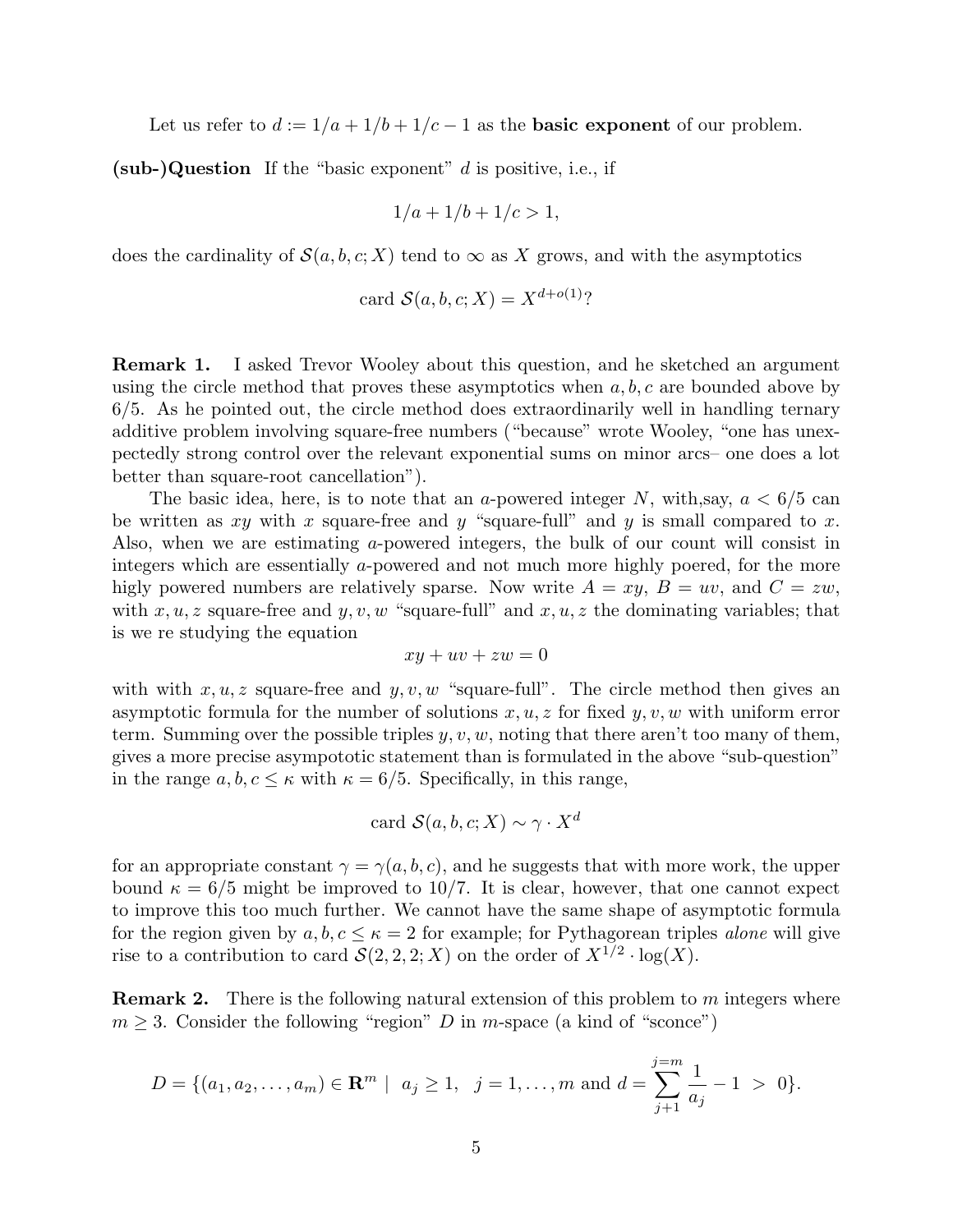Let  $S(a_1, a_2, \ldots, a_m; X)$  denote the number of m-tuples of integers  $A_1, A_2, \ldots, A_m$  which are pair-wise relatively prime, which sum to zero, are of absolute value  $\langle X \rangle$ , and such that  $A_j$  is an  $a_j$ -power number for  $j = 1, \ldots, m$ . Might one expect, using the analogous rough calculation as above, that for  $(a_1, a_2, \ldots, a_m) \in D$  (or at least in some large sub-region in  $D$ , we have

$$
S(a_1, a_2, \dots, a_m; X) = X^{d + o(1)}
$$
?

As Wooley pointed out, the circle method should work all the better the larger  $m$  is. For example, can one get a "respectably large" explicitly described sub-region  $C \subset D$  (the letter C is for "circle method") such that for  $(a_1, a_2, \ldots, a_m) \in C$ , the sharper statement that  $S(a_1, a_2, \ldots, a_m; X)$  is asymptotic to  $X^d$  is true (and is provable by the circle method)?

Returning to our original question, if the "basic exponent"  $d$  is negative, i.e., if

$$
1/a + 1/b + 1/c < 1,
$$

the rough calculation above might suggest the following:

**Conjecture 1.** If  $1/a + 1/b + 1/c < 1$ , then there are, in total, only a finite number of triples  $A, B, C$  none zero, which sum to zero, which are relatively prime, and such that

$$
P(A) \ge a; \quad P(B) \ge b; \quad P(C) \ge c.
$$

If we are at the boundary, i.e. if  $d = 1/a + 1/b + 1/c - 1$  is zero, well, our rough calculation would certainly suggest that for any positive  $\epsilon$ , we might hope for an upper bound card  $\mathcal{S}(a, b, c; X) \leq \leq X^{\epsilon}$ , but on the basis of that calculation we wouldn't have any grounds for entertaining a prejudice regarding whether or not card  $\mathcal{S}(a, b, c; X)$  tends to  $\infty$  as X grows.

As in the remark above, the "heuristic" we have outlined (to get "expected asymptotics") can be altered to fit a number of other related problems ( but of course this "heuristic" never provides any logical justification for the answers it comes up with!).

For example, here is a mild variant of our original problem, which is related to the Catalan problem. Fix real numbers  $a, b$ , and a non-zero integer k. For X a real number, consider the set  $\mathcal{S}_k(a, b; X)$  of b-powered numbers  $N < X$  which are translates by k of an a-powered number. That is,  $N < X$  is a b-powered number, and  $N - k$  is an a-powered number. The "basic exponent" for this problem is  $d = 1/a + 1/b - 1$ , as you can easily calculate in analogy with the calculation we made above.

In analogy with Conjecture 1 above, then, an optimist might make the following conjecture concerning this problem in the case of negative "basic exponent":

**Conjecture 2.** If k is a nonzero integer, and  $a, b > 1$  real numbers such that  $1/a+1/b < 1$ , then there are, in total, only a finite number of pairs A, B such that  $B - A = k$  and

$$
P(A) \ge a; \quad P(B) \ge b.
$$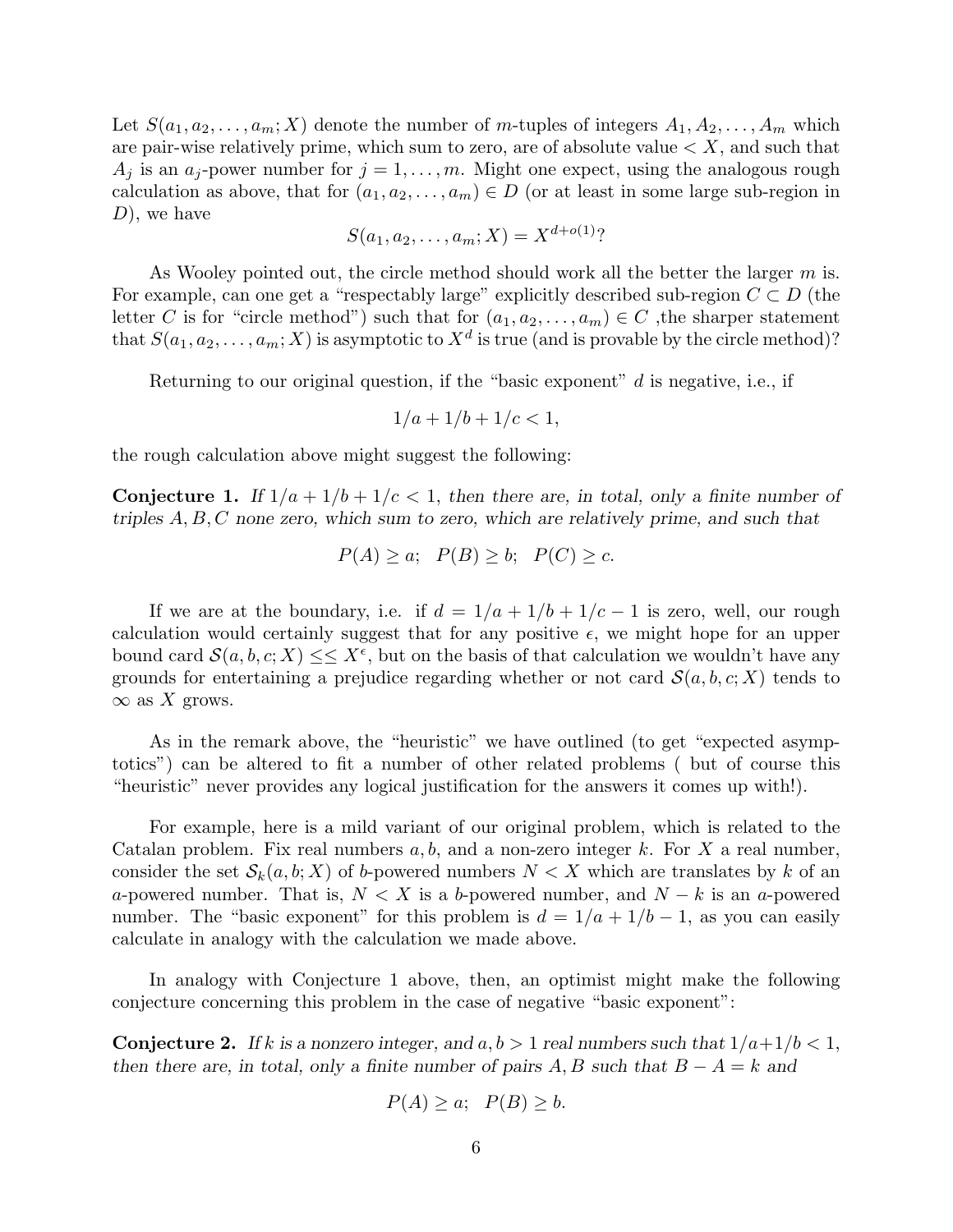Aside: Both Conjectures 1 and 2 have the current status (a happy or unhappy status, depending upon your attitude!) of having been verified in NO case. E.G., consider the special case of Conjecture 2 where we fix  $k = 1$  and  $a = 3$ ,  $b = 2$ . The set of pairs  $(A, B)$ satisfying the hypotheses in this instance of Conjecture 2 consists of pairs of consecutive numbers  $(B = A + 1)$  with A "3-powered" and B "2-powered (which, for example, would include the pair 8 and 9 encountered in our discussion of the Catalan problem). We do not, at present, seem to have the techniques to prove that this set is finite.

The two conjectures we have just displayed are along the lines of Masser-Oesterlé's ABC-Conjecture and will, I believe, provide some motivation for the eventual formulation of the ABC-Conjecture in this lecture. Nevertheless Conjectures 1 and 2, strong as they are, are a good deal weaker than ABC. To see, though, that Conjectures 1 and 2 are already quite strong, you can perform the (easy!) exercise of showing that Conjecture 1 (for any fixed choice of a, b, c with negative basic exponent) implies Fermat's Last Theorem for large enough degree, and also implies that there are only a finite number of solutions to the Catalan problem.

**I.2 The ABC-conjecture.** By an ABC-solution let us mean a triple of nonzero integers  $(A, B, C)$  which are relatively prime, and which sum to zero. Define the **power**  $P(A, B, C)$  of an ABC-solution  $(A, B, C)$  to be

$$
P(A, B, C) := \frac{\log \max(|A|, |B|, |C|)}{\log \text{rad}(ABC)}.
$$

**Conjecture** (Masser-Oesterlé's  $ABC$ ): Given any real number  $a > 1$  there are only a finite number of ABC-solutions of "power"  $\geq a$ .

You can do the exercise of seeing that the *ABC*-conjecture implies Conjectures 1 and 2.

Numerical Examples. Elkies and Kanapka have tabulated all ABC-solutions with  $\log \max(|A|, |B|, |C|) < 2^{32}$  and with power  $> 1.2$ ; see the display. The four "top" ABCsolutions (in this range) are:

$$
2 + 3^{10} \cdot 109 + (-23^5) = 0
$$

(discovered by Reyssat; its power is  $1.629912...$ )

$$
11^2 + 3^2 5^6 7^3 + (-2^{21} 23 = 0
$$

(discovered by de Weger; its power is  $1.625991...$ )

$$
283 + 5^{11}13^2 + (-2^83^817^3) = 0
$$

(discovered by Browkin-Brzezinski; its power is 1.580756 . . .)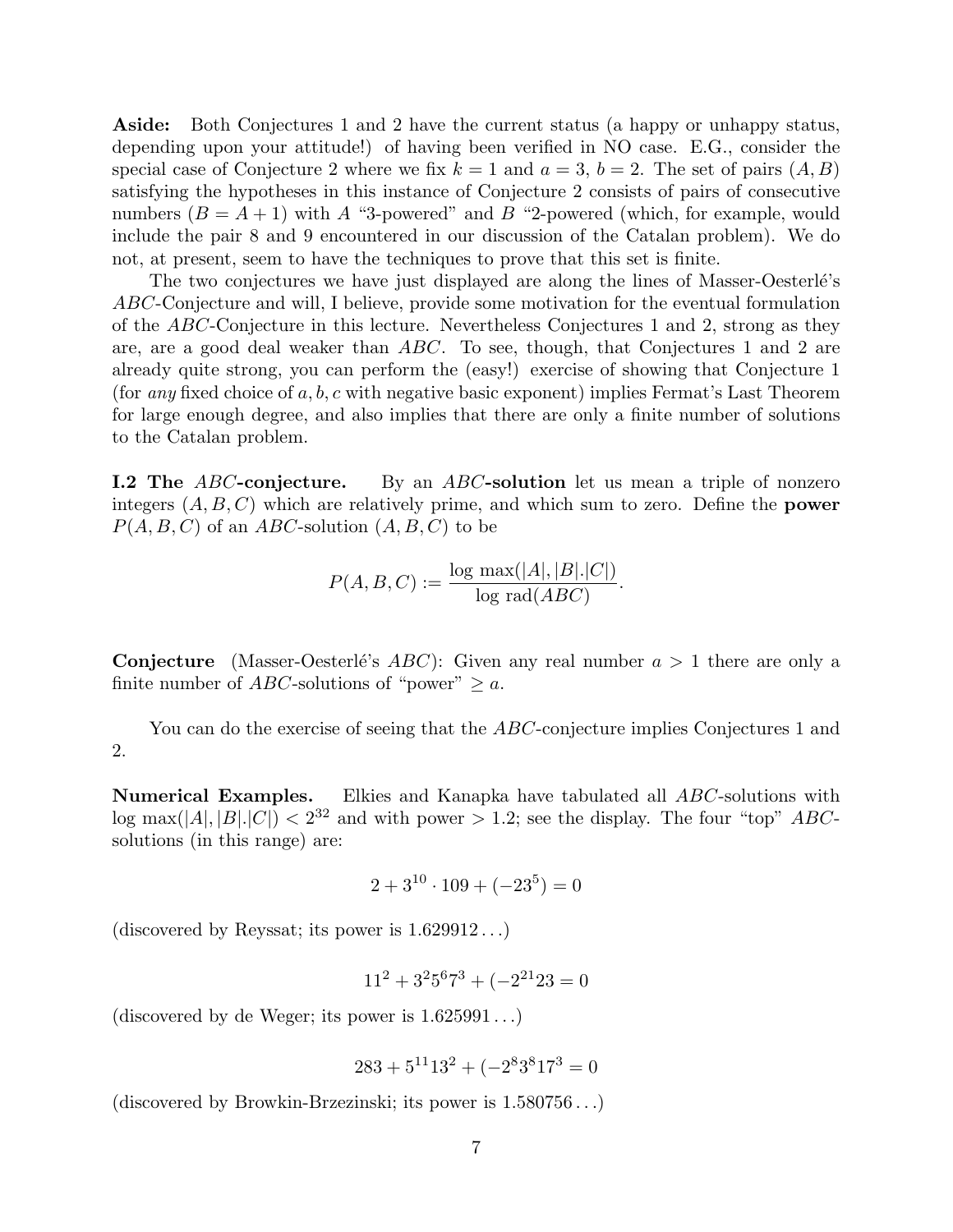$$
1 + 23^7 + (-5^4 7) = 0
$$

(discovered by de Weger; its power is  $1.567887...$ )

Lecture II. The equivalence between ABC and general conjectures in the arithmetic of curves; relations between  $ABC$  and the arithmetic of elliptic curves. (sketch)

II. 1 (Introductory Remarks about (Effective) "ABC" implying (Effective) "Mordell" (Elkies); Elkies' "near-misses" coming from rational points of elliptic curves; as a lead in to:) Elliptic curves and their "classifying invariants".

I will assume some familiarity with the very basic definitions, and some properties, of the theory of elliptic curves over Q. To give such, you can do it in "Weierstrass form" just by giving two rational numbers (which I will denote  $c_4$  and  $c_6$ ) and writing the cubic equation

$$
E: y^2 = x^3 +
$$

with the understanding that  $E$  is the *projective* plane curve defined by that equation, with the single point at infinity included:– the point at infinity being taken to be the origin of the celebrated group law in  $E$ , or you can be more particular about  $E$  and choose a "Tate-Weierstrass" model for  $E$  over the ring of integers  $\mathbf Z$  by giving an equation for it in form,

$$
E: y^2 + = x^3 +
$$

for  $a_1, ..., a_6 \in \mathbb{Z}$ . You can reproduce an explicit "Weierstrass equation" for E over Q from the above "Tate-Weierstrass" model by putting

$$
c_4 =; \quad c_6 = .
$$

By the **discriminant**  $\Delta = \Delta_E$  (of the equation defining E) we mean the integer given by

One says that the Tate-Weierstrass model for  $E$  has "good reduction" modulo a prime number p if the above equation, interpreted over  $\mathbf{F}_p$ , defines a smooth projective curve (and hence an elliptic curve) over  $\mathbf{F}_p$ . This happens if and only if the prime number p does not divide  $\Delta_E$ .

I will be interested, this hour, only in semistable elliptic curves over Q; that is, I want E to be given over **Z** in such a way that its reduction over  $\mathbf{F}_p$  is "good" or else is a curve of genus zero with a nodal singularity over  $\mathbf{F}_p$ . It is equivalent to ask, simply, that  $c_4$  and  $\Delta$  be relatively prime. If E is a semi-stable elliptic curve over Q, we may (cheaply) define the **conductor**  $N_E$  of E by the formula:

$$
N_E := \prod_{p \mid \Delta} \ p.
$$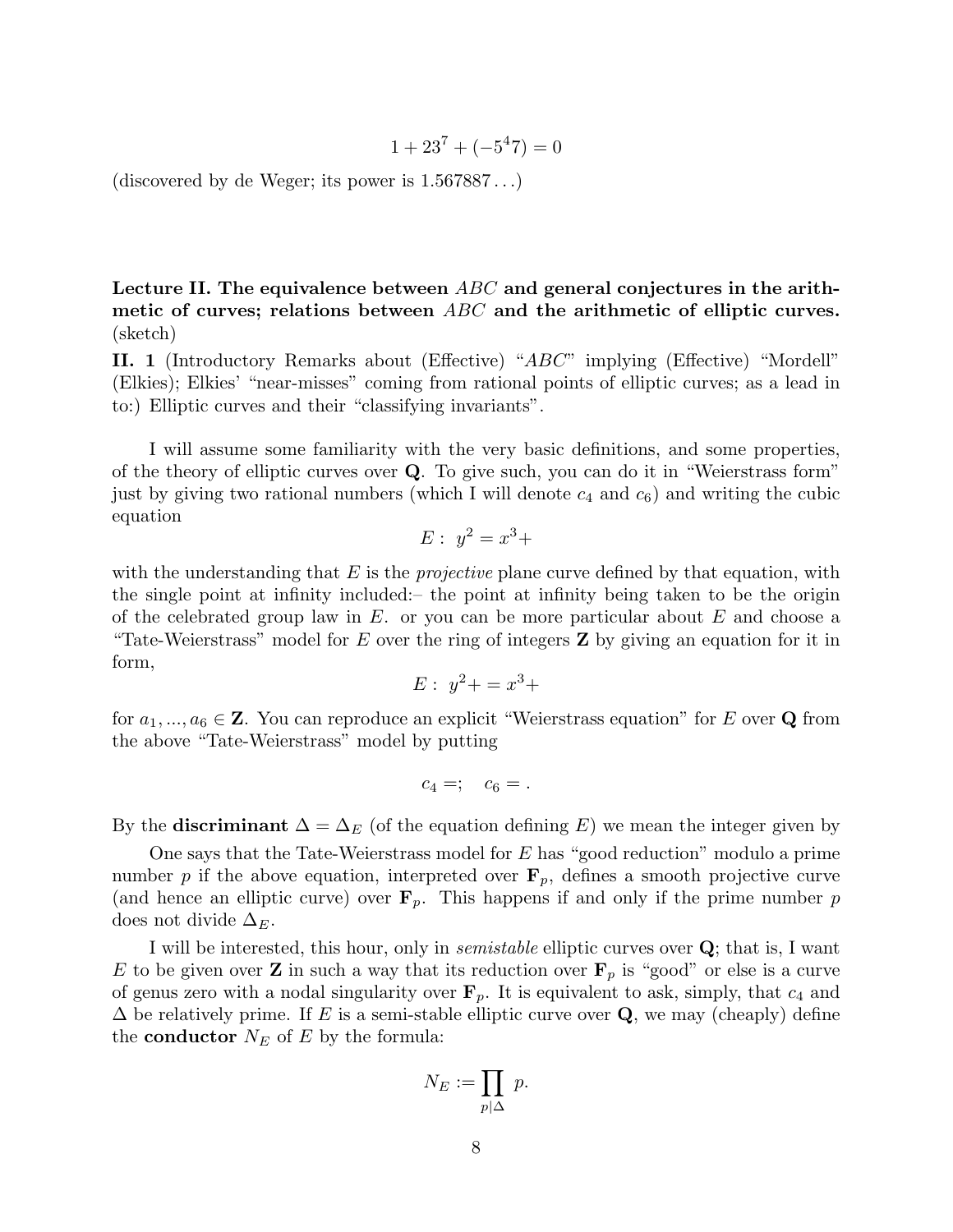By Wiles-Taylor, any semi-stable elliptic curve  $E$  over  $\bf{Q}$  is modular in the sense that there is a nonconstant mapping defined over Q, a modular parametrization

$$
\phi: X_0(N) \to E,
$$

where  $X_0(N)$  is the modular curve whose associated Riemann surfce is the compactification of the quotient of the upper half-plane by the action of the group  $\Gamma_0(N) \subset \text{PSL}_2(\mathbf{Z})$  which are represented by matrices  $\overline{a}$ 

$$
\begin{pmatrix} a \, b \\ c, d \end{pmatrix} \in SL_2(\mathbf{Z})
$$

with  $c \equiv 0 \mod N$ .

I want to focus the discussion, this hour and the next, on the following list of classifying invariants of semi-stable E's:

- the discriminant (of a Tate-Weierstrass equation for  $E$  ) =  $\Delta_E$ ,
- the conductor  $N_E := \text{rad}(\Delta_E)$ ,
- the modular degree  $\delta_E$ : = the minimal degree of all modular parametrizations

$$
\phi: X_0(N_E) \to E,
$$

• the (Faltings) height  $= h_E$  (to be defined in the next section of today's lecture),

• the order  $|\text{Sha}_E|$  of the Shafarevich-Tate group of E (to be defined in tomorrow's lecture).

For the rest of this lecture I propose that we discuss, and muse about the curious fact that the ABC-conjecture is *equivalent* to knowledge of specific upper bounds for the rate of growth (relative to the conductor  $N_E$ ) of any one of the disparate invariants  $|\Delta_E|$ ,  $\delta_E$ ,  $H_E := \exp(h_E)$ ; and also  $|\text{Sha}_E|$  (this last being conditional on the Birch-Swinnerton-Dyer Conjecture). As an aside, it seems to me that it might pay to think about what general profile this phenomenon might have. Are there, for example, other classes of modular or automorphic forms attached to whcih there is a list of similar disparate invariants, where the upper bound asymptotics for any one of these invariants is "deep", but knowledge of the upper bound asymptotics for one, is provably equivalent to knowledge for all?

But to return to the study of our list of invariants, let us say that a real-valued invariant  $\Phi(E)$  of isomorphism classes of a given class of elliptic curves over **Q** has **minimal upper bound exponent**  $\alpha$  if for any E in that class,

$$
\Phi(E) << N_E^{\alpha + \epsilon}
$$

for any positive  $\epsilon$ , and  $\alpha$  is the smallest possible exponent for which this is true (equivalently, the stated inequality holds, and for any  $\epsilon > 0$  there are elliptic curves E in the given class, of arbitrary high conductor, such that  $\Phi(E) > N_E^{\alpha-\epsilon}$ ). We also use the phrase maximal lower bound exponent, defined analogously.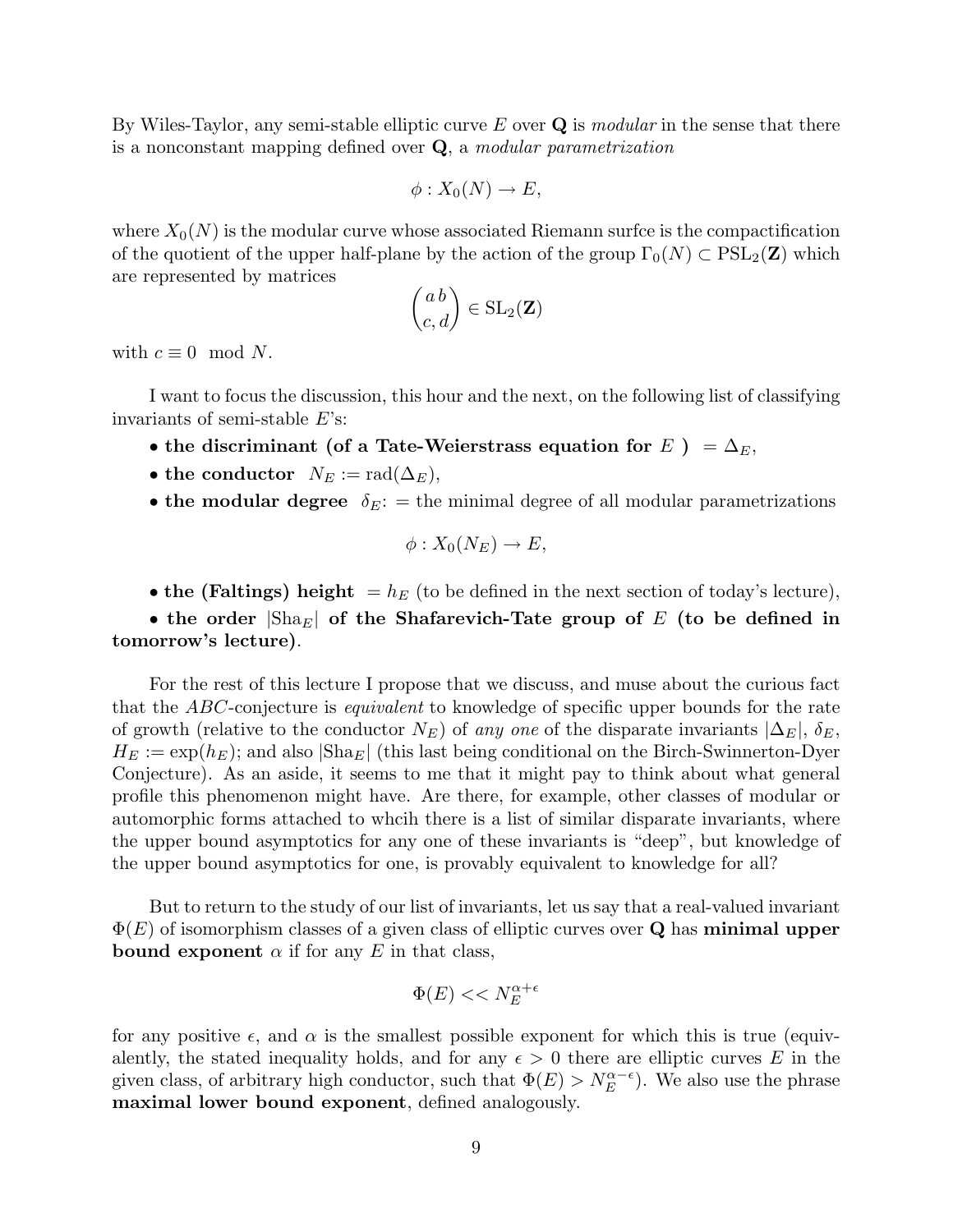The following theorem collects a number of known results (due to  $***$ ):

**Theorem.** These are equivalent (subject, in the last instance, to BST= the Birch-Swinnerton-Dyer conjecture ):

- The  $ABC$ -conjecture,
- $|\Delta_E| \ll N_E^{6+\epsilon}$  for  $|\Delta|$  ranging over semi-stable elliptic curves,
- $\delta_E \ll N_E^{2+\epsilon}$  for  $|\delta|$  ranging over semi-stable elliptic curves,
- $H_E := \exp(h_E) \ll N_E^{1/2+\epsilon}$  for h ranging over semi-stable elliptic curves,
- [the following is equivalent to the above, subject to BST]

 $|\text{Sha}_E| << N_E^{1/2+\epsilon}$  for  $|\text{Sha}_E|$  ranging over all elliptic curves.

Note. In the first three instances above, the exponents given, 6,2 and 1/2 are the minimal lower bound exponents.The corresponding maximal upper bound exponents are 1, 7/6 and 1/6 respectively (for these invariant ranging over the class of semi-stable elliptic curve over Q. If the Birch-Swinnerton-Dyer conjecture and the Riemann hypothesis for certain Rankin-Selberg zeta functions are both true, then 1/2 is the minimal upper bound exponent for |Sha| (ranging over quadratic twists of semi-stable elliptic curves). I would guess that there are semi-stable elliptic curves over Q of arbitrary large conductor, with trivial Shafarevich-Tate group (and if that were true, 0 would then be the corresponding maximal lower bound exponent for |Sha|).

But now we must go more slowly, and define height.

# II.2. The (Faltings) height of an elliptic curve over Q.

Consider semi-stable elliptic curves E over Q and as above let  $c_4(E)$ ,  $c_6(E)$  and  $\Delta(E)$ stand for the correspondingly named invariants of a minimal Tate-Weierstrass equation for E over Z, with  $NN_E$  = rad  $\Delta$ . Let  $\omega_E$  denote a Néron differential for E, i.e.,  $\omega_E$  is a regular differential that reduces to a regular differential modulo  $p$  for all prime numbers  $p$ . This property determines  $\omega_E$  up to sign, and  $\omega_E$  can be read off from the Tate-Weierstrass equation, as follows:

The ("Faltings") height of  $E_{/\mathbf{Q}}$  is given by:

$$
h(E/\mathbf{Q}) := -1/2 \log \max \int_{E(\mathbf{C})} \omega_E \wedge \bar{\omega}_E.
$$

To shorten the statement of some inequalities, let us adopt the following convention. Given two functions  $A(E)$  and  $B(E)$  defined on a class of elliptic curves E, say that

$$
A(E) \asymp B(E)
$$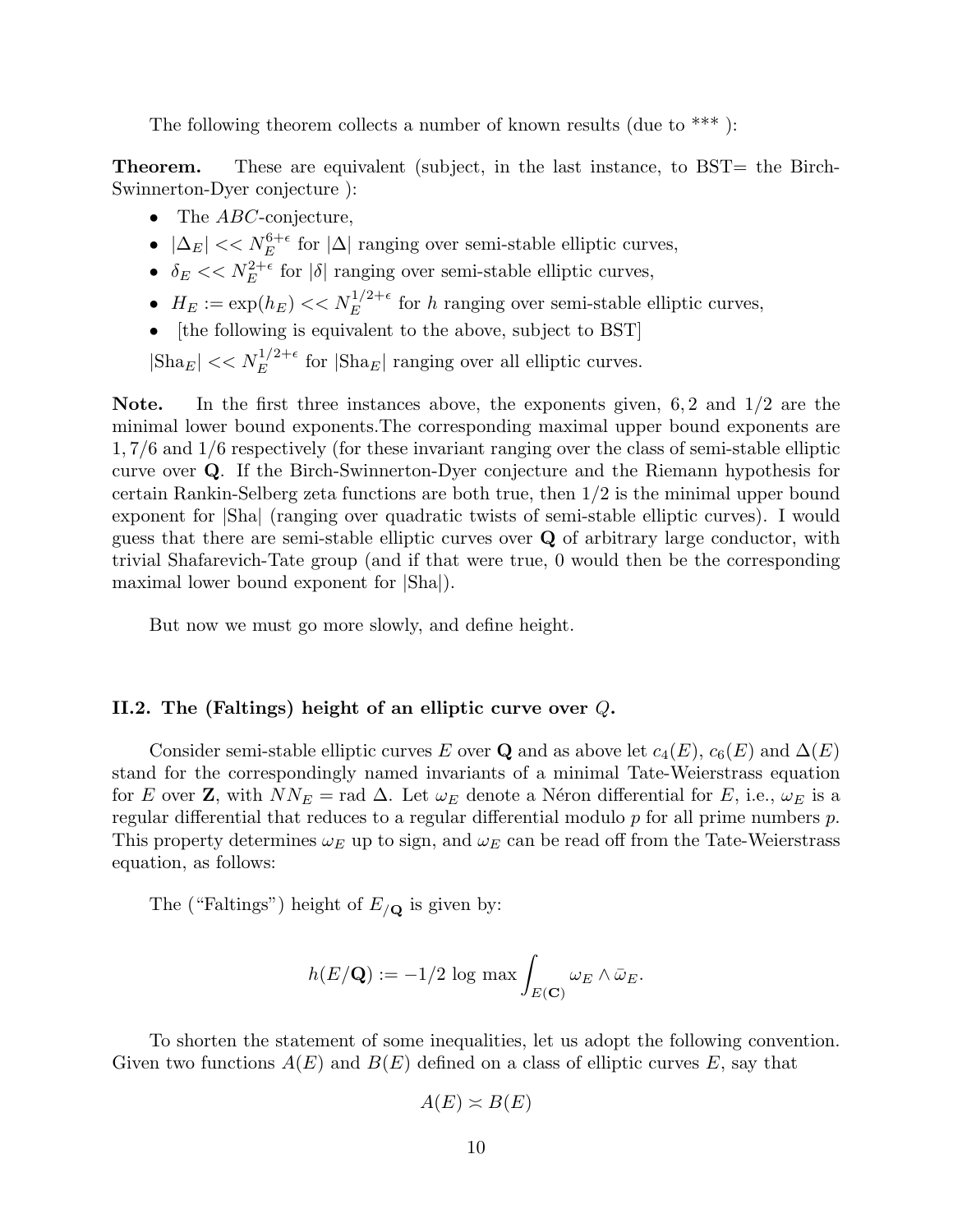$$
\quad \text{if} \quad
$$

$$
(1 - \epsilon) \cdot A(E) - \mathcal{O}_{\epsilon}(1) < B(E) < (1 + \epsilon) \cdot A(E) + \mathcal{O}_{\epsilon}(1)
$$

for all  $\epsilon > 0$ .

We have (cf. Silverman)

Proposition 1

$$
h(E/\mathbf{Q}) \approx 1/12 \log \max \{|c_4|^3, |c_6|^2\}.
$$

**Corollary.** For all  $\epsilon > 0$ ,

$$
h(E/\mathbf{Q}) \ge (1/12 - \epsilon) \log N - O_{\epsilon}(1).
$$

Proof. Since

$$
c_4^3 - c_6^2 = 1728 \cdot \Delta,
$$

we have

$$
\log N \le \log \Delta \le \log \max \left\{ |c_4|^3, |c_6|^2 \right\}.
$$

#### Aside: The height of elliptic curves of prime conductor.

It is expected, but not known, that there is an infinite number of (non-isomorphic) elliptic curves over Q of prime discriminant (and hence also prime conductor). This is equivalent to the Schinzel-type conjecture that the rational polynomial  $(X^3 - Y^2)/1728$ takes on an infinite number of integer values of the form  $\pm p$  where p is a prime number as X and Y run through integer values of the form specific (Hardy-Littlewood) conjecture that there are an infinite number of prime numbers p of the form  $u^2 + 64$  for  $u \in \mathbb{Z}$ : for each prime number  $p$  of this form there is a pair of elliptic curves of conductor  $p$  (called "Neumann-Setzer" curves) given over  $\mathbb{Z}[1/2]$  by the formulas:

$$
E_1 : y^2 = x^3 - 2ux^2 + px
$$
  

$$
E_2 : y^2 = x^3 + ux^2 - 16x,
$$

where the sign of u is taken so that  $u \equiv 1 \mod 4$ .

The elliptic curves  $E_1$  and  $E_2$  are 2-isogenous, one to another, and have minimal discriminants  $-p^2$  and p respectively. This family of (Neumann-Setzer) curves contains all elliptic curves of prime conductor which possess a Q-rational point of order 2, with the exception of a pair of elliptic curves of conductor 17. The curves  $E_1$  of the Neumann-Setzer family are the only elliptic curves  $E$  of conductor a prime number  $p$ , and such that the minimal discriminant of E is distinct from  $\pm p$ , with the exception of five elliptic curves, of conductors 11, 17, 17, 19, and 37.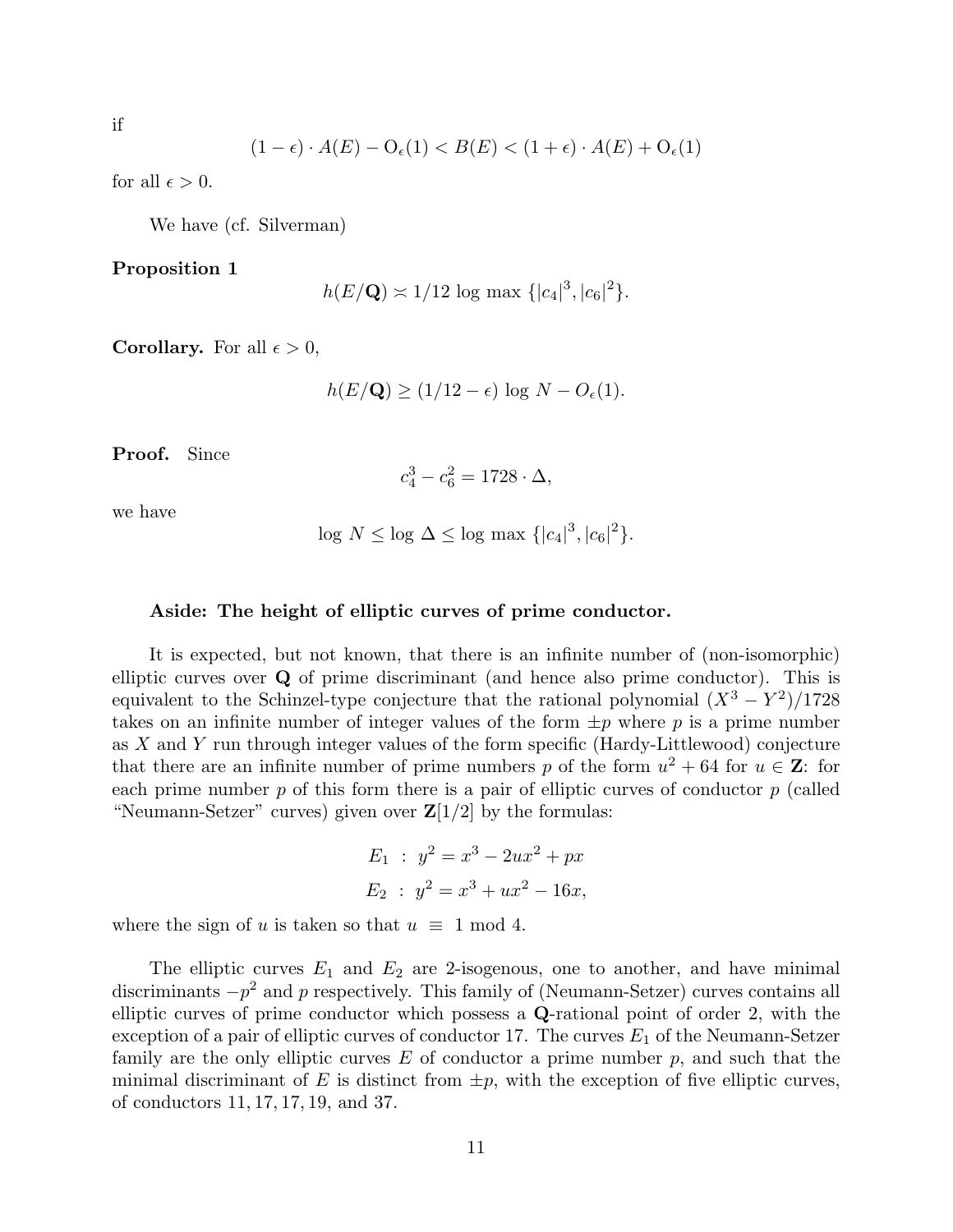A straight calculation gives that if  $c_4$  and  $c_6$  are the conventionally named invariants of the minimal Weierstrass equation for  $E_1$ , we have

$$
\max\{|c_4|^3,|c_6|^2\}=(p-2^6)(p+2^9)^2
$$

if  $p \neq 73$ , while if if  $c_4$  and  $c_6$  are the invariants for  $E_2$  we have

$$
\max\{|c_4|^3, |c_6|^2\} = (p-16)^3
$$

**Corollary 2.** Let  $E$  " run through" all (optimal) Neumann-Setzer elliptic curves (assuming that there are an infinity of these!). Then

$$
h(E/\mathbf{Q}) \asymp 1/4 \log N.
$$

Remarks. 1. One can get infinite sequences of semi-stable elliptic curves (with nonprime conductors) such that  $h(E/\mathbf{Q}) \geq 1/2$  log N, as we shall see in section 3 below.

2. Although this remark is neither about elliptic curves of prime conductor, nor even about semi-stable elliptic curves, let me translate into the language of "heights of elliptic curves" Zagier's comment [Z] that if one fixes a given elliptic curve  $E_1$  over Q and lets E run through all quadratic twists  $E_d$  of  $E_1$  (where  $E_d$  means the "twist" of E by the quadratic character of discriminant  $d$ ) then one also has the asymptotic estimate  $h(E/\mathbf{Q}) \approx 1/4 \log N$ .

To be removed from the final draft. By Taylor-Wiles, the Neumann-Setzer curves are modular. If p is the conductor of a Neumann-Setzer curve, then clearly  $p \equiv 1 \mod 8$ . If  $p \neq 1$  mod 16 then (compare [M] Ch III Prop. 7.5)  $E_1$  is equal to the "2"-Eisenstein factor of  $J_0(p)$ . In particular,  $E_1$  is an optimal factor of  $J_0(p)$ . Is  $E_1$  an optimal factor even when  $p \equiv 1 \mod 16$ ?

#### II.3. Frey (-Hellegouarch) curves.

——————-

——————-

Recall from our first lecture that by an ABC-solution  $(A, B, C)$  we mean a triple of nonzero integers  $A, B, C$  which sum to zero and are relatively prime. By the **power**,  $P(A, B, C)$  of an ABC-solution  $(A, B, C)$  we mean the real number

$$
P(A, B, C) := \log \max(|A|, |B|, |C|)/\log \text{rad}(A, B, C, ).
$$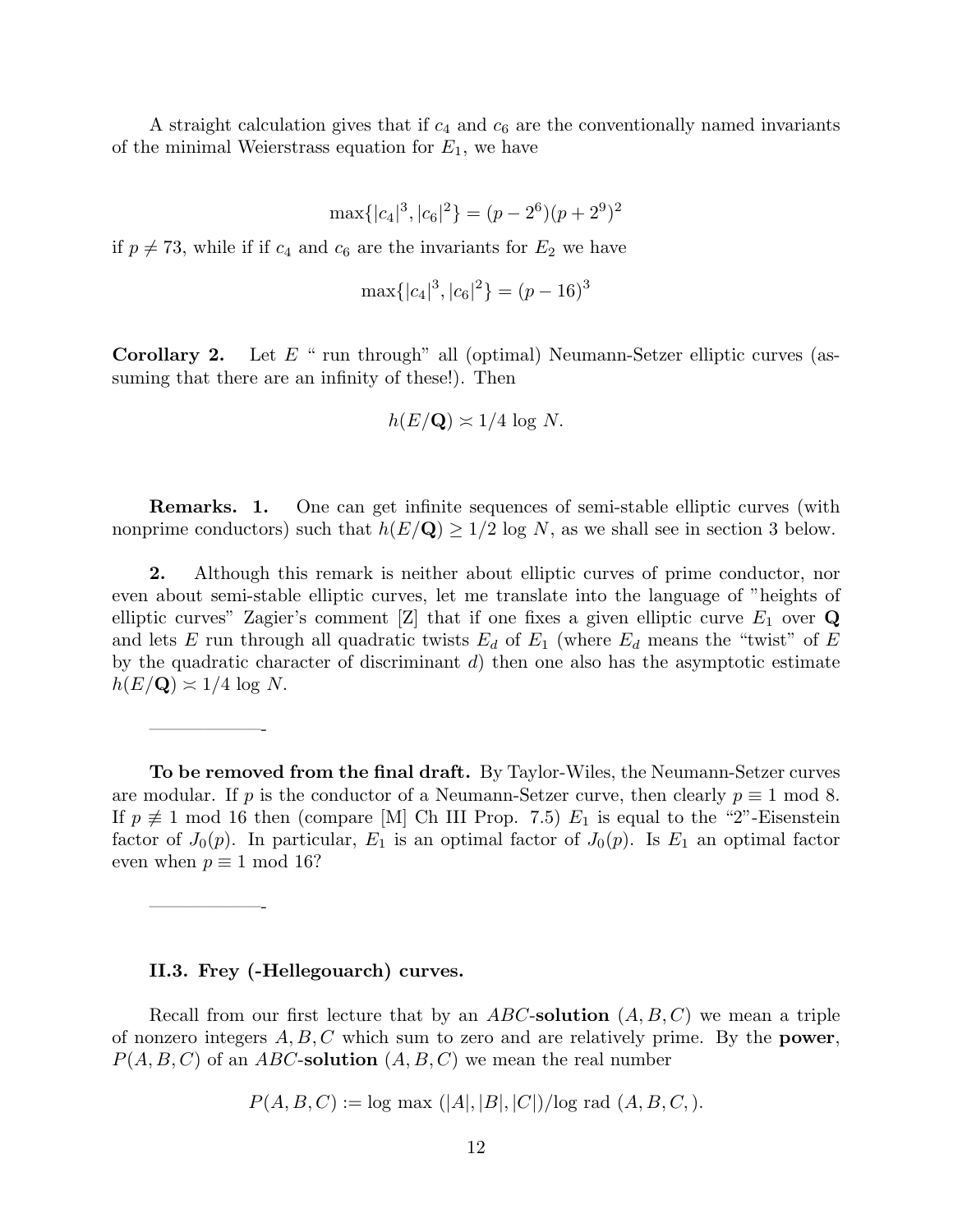By the (Hellegouarch ?-) Frey curve  $E = E_{A,B,C}$  associated to an ABC- solution  $(A, B, C)$ , we mean the elliptic curve

$$
y^2 = x(x - A)(x + B).
$$

See Oesterlé's article [O] concerning this. In the case of  $ABC$ - solutions  $(A, B, C)$  satisfying the congruences  $A \equiv -1 \mod 4$  and  $B \equiv 0 \mod 16$ , we have that  $E_{A,B,C}$  is semi-stable. A minimal equation for  $E_{A,B,C}$  can be taken to be

$$
y^{2} + xy = x^{3} + (B - A - 1)/4 \cdot x^{2} - AB/16 \cdot x.
$$

One calculates

$$
c_4 = -(AB + AC + BC),
$$
  

$$
c_6 = (B - A)(C - B)(A - C)/2,
$$

and

$$
\Delta = (ABC/16)^2 \; ; \; N = \text{rad} \; ABC.
$$

Using the above data one calculates (compare [O], [Mu]) that

$$
h(E/\mathbf{Q}) \approx 1/2 \ P(A, B, C) \cdot \log N,
$$

where  $E$  ranges through all (semi-stable) Frey curves attached to  $ABC$ -solutions satisfying the above congruence conditions on B and A.

Example. Take the Frey curve corresponding to the "top" of the list of ABC-solutions we gave at the end of Lecture I:

$$
2 + 3^{10} \cdot 109 + (-23^5) = 0.
$$

As is reported in de Weger's [de W] the corresponding elliptic curve,

$$
y^2 = x^3 - 6436339x^2 - 12872682x,
$$

of conductor  $N = 240672$  has Mordell-Weil rank zero, and (anticipating our discussion of "Sha" in Lecture III) its Shafarevich-Tate group,  $\text{Sha}_E$  is a product of two cyclic groups of order 19.

Corollary. There is an infinity of semi-stable (Frey) curves with

$$
h(E/\mathbf{Q}) \ge 1/2 \cdot \log N.
$$

**Proof.** Form the Frey curves associated to Elkies' sequence of ABC-"near-misses" (cf.  $[E]$ : In Elkies ' notation we must take an infinite family with  $N(r)$  a fixed positive multiple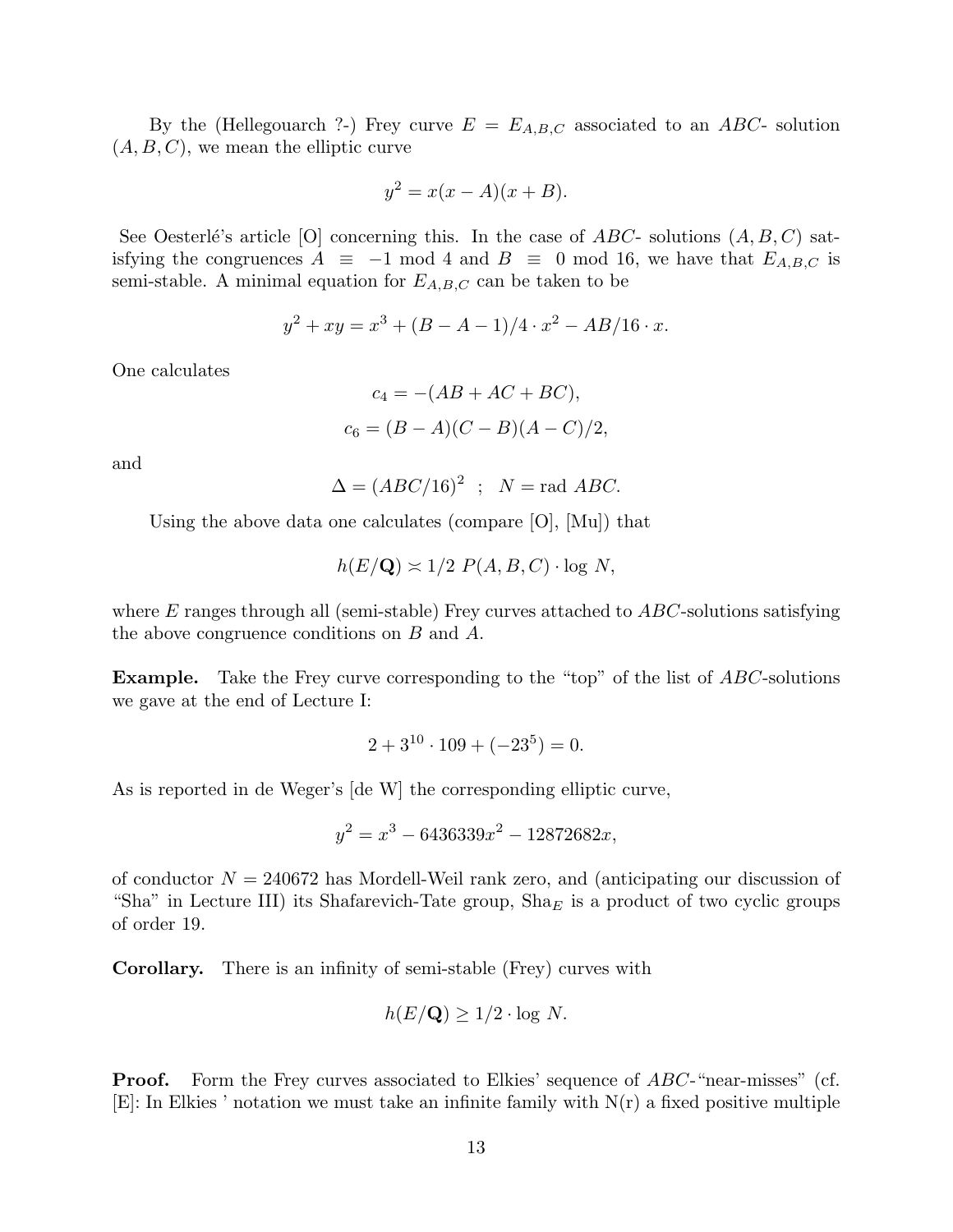of  $H(r)$  and then throw out a finite number of members of this family to get the inequality in the Corollary).

#### 4. The ABC-conjecture and heights of semi-stable elliptic curves.

Recall that the ABC-conjecture asserts that for any number  $\eta > 1$ , there are only a finite number of ABC-solutions with  $P(A, B, C) \geq \eta$ .

By the **congruence**  $ABC$ -conjecture with modulus m we mean the  $ABC$ -conjecture as above, but restricted to  $ABC$ -solutions  $(A, B, C)$  such that B is divisible by m.

**Proposition 2.** ( Oesterlé, Szpiro, Hindry,... ) These statements are equivalent.

1. There exists a prime power  $m = \ell^n$  such that the congruence ABC-conjecture with modulus  $m$  is true.

- **2.** The *ABC*-conjecture is true.
- 3.  $h(E_{/\mathbf{Q}}) \leq (1/2 + \epsilon) \cdot \log N + O_{\epsilon}(1)$  for all semi-stable elliptic curves E.
- 4.  $h(E_{/\mathbf{Q}}) \leq (1/2 + \epsilon) \cdot \log N + O_{\epsilon}(1)$  for all semi-stable Frey curves E.

**Remarks.** The ideas behind these equivalences are (using Proposition 1) due to Oesterlé, Szpiro, and Hindry. Jordan Ellenberg showed me a simple proof of the equivalence of 1. and 2.. To see that 2 implies 3, we must show that

$$
\log \max \left\{ |c_4|^3, |c_6|^2 \right\} \le (6 + \epsilon) \cdot \log N + O_{\epsilon}(1)
$$

when  $E$  ranges through all semi-stable elliptic curves. For this apply the  $ABC$ -conjecture to the three-term equation

$$
c_4^3 - c_6^2 - 1728\Delta = 0,
$$

where  $A, B$ , and  $C$  are obtained from the three terms in the equation by removing, if necessary, common factors of 2 and 3 (cf. [O]). Clearly 3 implies 4.

Since  $h(E/\mathbf{Q}) \approx 1/2$   $P(A, B, C) \cdot \log N$ , we have that 4 implies 1 with modulus  $m = 16$ .

II.3 Relationship between the ABC-conjecture and modular degree.

Let E be an optimal elliptic factor of conductor N and let  $f_E$  denote the normalized newform on  $\Gamma_0(N)$  attached to E. Among other things this means that if  $\psi: X_0(N) \to E$ is the modular parametrization, the pullback (to the upper half-plane) of a holomorphic differential on E (via the composition of the projection of the upper half-plane onto  $X_0(N)$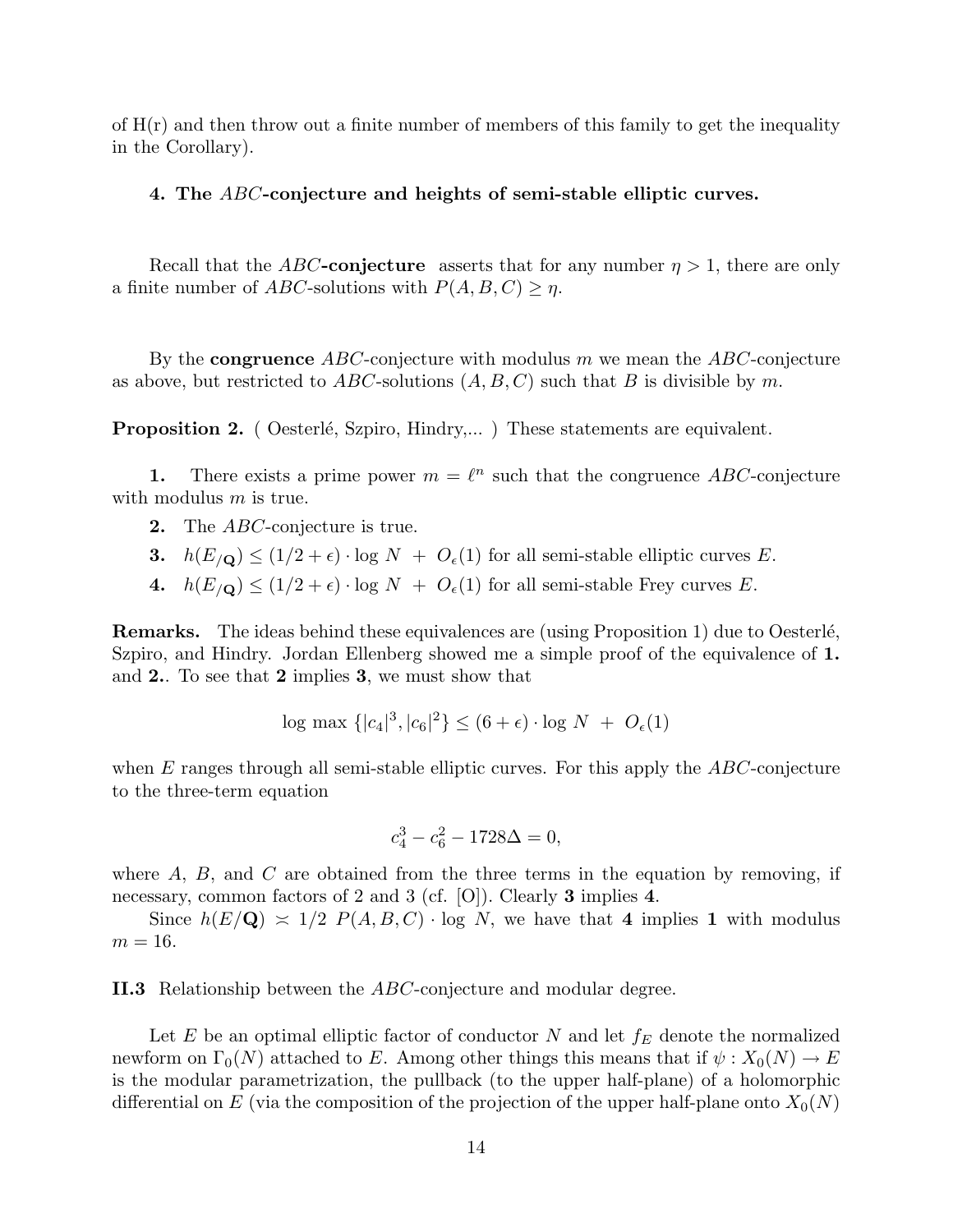with  $\psi$ ) yields a multiple of the differential form  $f_E(\tau)d\tau$ . We may use this to normalize the differential on the Riemann surface  $E(\mathbf{C})$  and an identification,

$$
E(\mathbf{C}) \cong \mathbf{C}/\Lambda_E
$$

where  $\Lambda_E \subset \mathbf{C}$  is a lattice. We may find such a lattice, and identification, such that the holomorphic differential dz on  $\mathbb{C}/\Lambda_E$  is identified with the Néron differential  $\omega_E$  (welldefined up to sign) on  $E(\mathbf{C})$ . Pulling dz back to the upper half plane (via  $\psi$ ) we obtain a differential form on the upper half plane which is equal to

$$
c_E \cdot 2\pi i f_E(\tau) d\tau,
$$

where  $c_E$  ("Manin's constant") is a nonzero rational number, and  $f_E =$  $\overline{ }$  $n=1$   $a_n q^n$  is the newform associated to  $E$  ("newform" includes the requirement that  $f_E$  be normalized so that  $a_1 = 1$ ). By appropriate choice of sign of the Néron differential, we can guarantee that  $c_E$  is positive;  $c_E$  is proven to be an integer for all conductors N (not only those that are square-free) and is conjectured always to be equal to 1. We have:

\***Proposition 3** Let N be square-free. The Manin constant  $c_E$  is either 1 or 2 (and the latter possibility can not happen unless  $E$  has good, ordinary reduction in characteristic 2).

**Proof.** This follows by combining  $[M!]$  and  $[Ra]$ . For further results due to Stephens and Edixhoven when  $N$  is not square-free, see  $[E]$ .

Proposition 4.

$$
4\pi^{2}c_{E}\cdot(f_{E},f_{E})=\delta_{E}\cdot\int_{E(\mathbf{C})}\omega_{E}\wedge\bar{\omega}_{E}.
$$

**Proof.** Here, (,) denotes the Petersson inner product, and by  $Vol(\Lambda_F)$  we mean rather the volume of a fundamental domain of the lattice  $\Lambda_E \subset \mathbb{C}$ . To prove this formula, just consider

$$
4\pi^2 c_e \cdot (f_E, f_E) = 2\pi^2 i \int_{X_0(N)(\mathbf{C})} f_E(\tau) d\tau \wedge \overline{f_E(\tau) d\tau}
$$

$$
= i/2 \int_{X_0(N)(\mathbf{C})} (2\pi i f_E(\tau)) d\tau \wedge \overline{2\pi i f_E(\tau) d\tau}
$$

$$
= i/2 \int_{X_0(N)(\mathbf{C})} \psi_E^*(dz) \wedge \overline{\psi_E^*(dz)}
$$

$$
= i/2 \cdot \delta_E \cdot \int_{\mathbf{C}/\Lambda_E} dz \wedge d\overline{z}
$$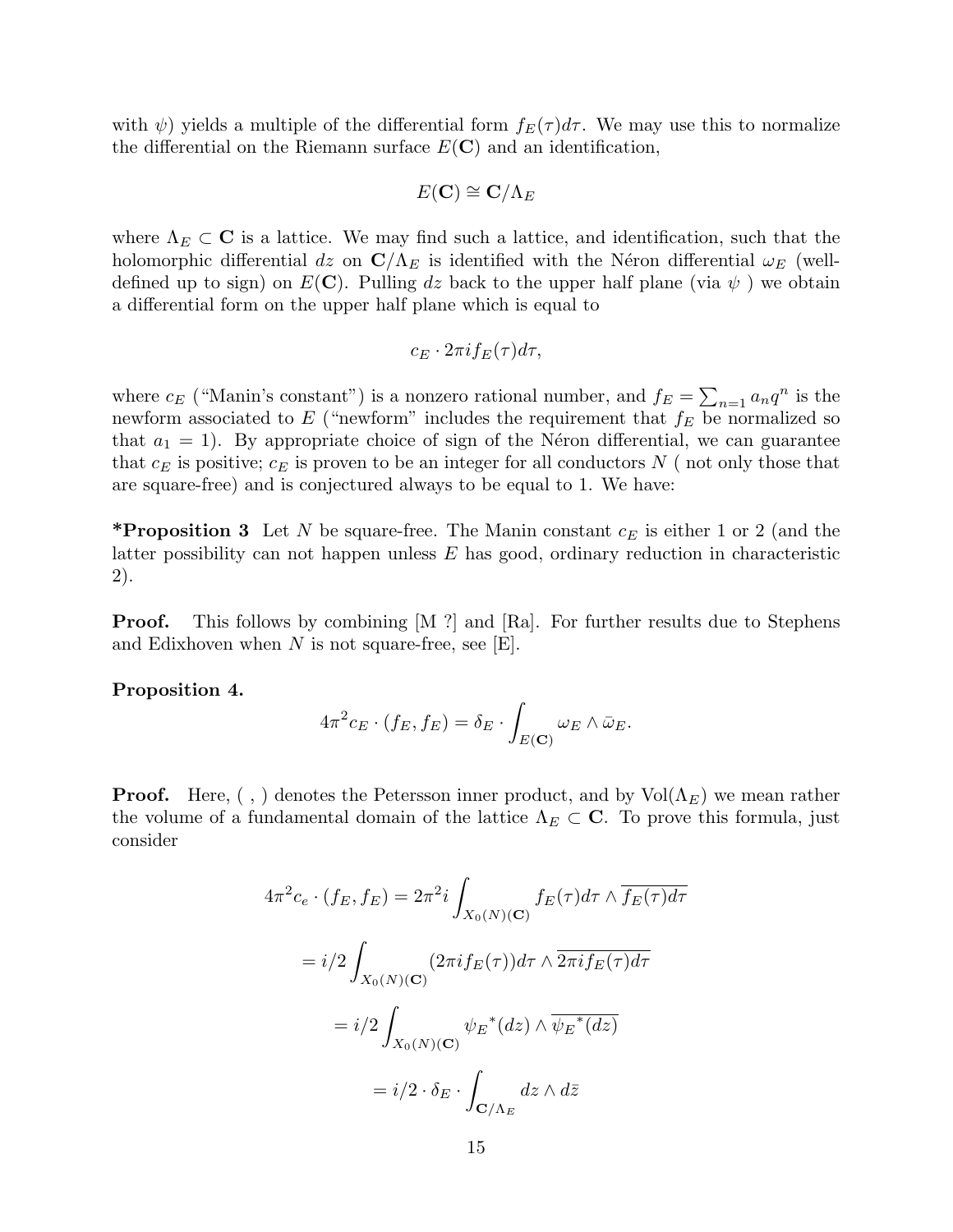$$
= \delta_E \cdot \int_{E(\mathbf{C})} \omega_E \wedge \bar{\omega}_E.
$$

Writing the integral on the right in terms of the height of the elliptic curve,  $h(E/\mathbf{Q}) :=$ writing the integral on the right in terms of the neight of the elliptic curve,  $n(E/\mathbf{Q}) := -1/2\log \int_{E(\mathbf{C})} \omega_E \wedge \bar{\omega}_E$ , and noting that for semi-stable modular elliptic curves E of conductor N we have

$$
(f_E, f_E) = N \cdot L(\text{Symm}^2(f_E), 2) / 288 \pi^3
$$

where  $L(\mathrm{Symm}^2(f_E), s)$  is the L-function of the "symmetric square" of  $f_E$ , (cf. ) we get:

# \*Proposition 5

$$
\log \delta_E = \log N + 2h(E/\mathbf{Q}) + \log L(\text{Symm}^2(f_E), 2) + \log (c_E/72\pi)
$$

We wish to get some estimate for the size of  $\delta_E$ . By Proposition 3, we have log  $(c_E/72\pi)$  =  $O(1)$ . We need:

\***Proposition 6** (Mai-Murty ?? Hoffstein-Lockhart??): For any  $\epsilon > 0$  there is a positive constant  $\kappa_{\epsilon}$  such that

$$
\kappa_{\epsilon} \cdot N^{-\epsilon} \le L(\text{Symm}^2(f_E), 2) \le O(\log N).
$$

NOTE:\*\*\* Include fuller description of this result with commentary about implied constants. Can we get, for example, an explicit lower bound for  $L(\text{Symm}^2(f_E), 2)$  in terms of N, so as to get a lower bound for  $\log \delta_E$ ? Compare with Yau's bound; see below. \*\*\*

**Corollary 1.** As  $E$  runs through all semi-stable elliptic curves, we have

$$
\log \delta_E \asymp \log N + 2 h(E/\mathbf{Q}),
$$

(or, equivalently, in view of Proposition 1 of section 1.

$$
\log \delta_E \asymp \log N + 1/6 \log \max\{|c_4|^3, |c_6|^2\}.
$$

**Corollary 2.** For every postive  $\epsilon$  we have

$$
\log \delta_E \ge (7/6 - \epsilon) \log N + O_{\epsilon}(1).
$$

Proof. This follows from the Corollary to Proposition 1 in section 1.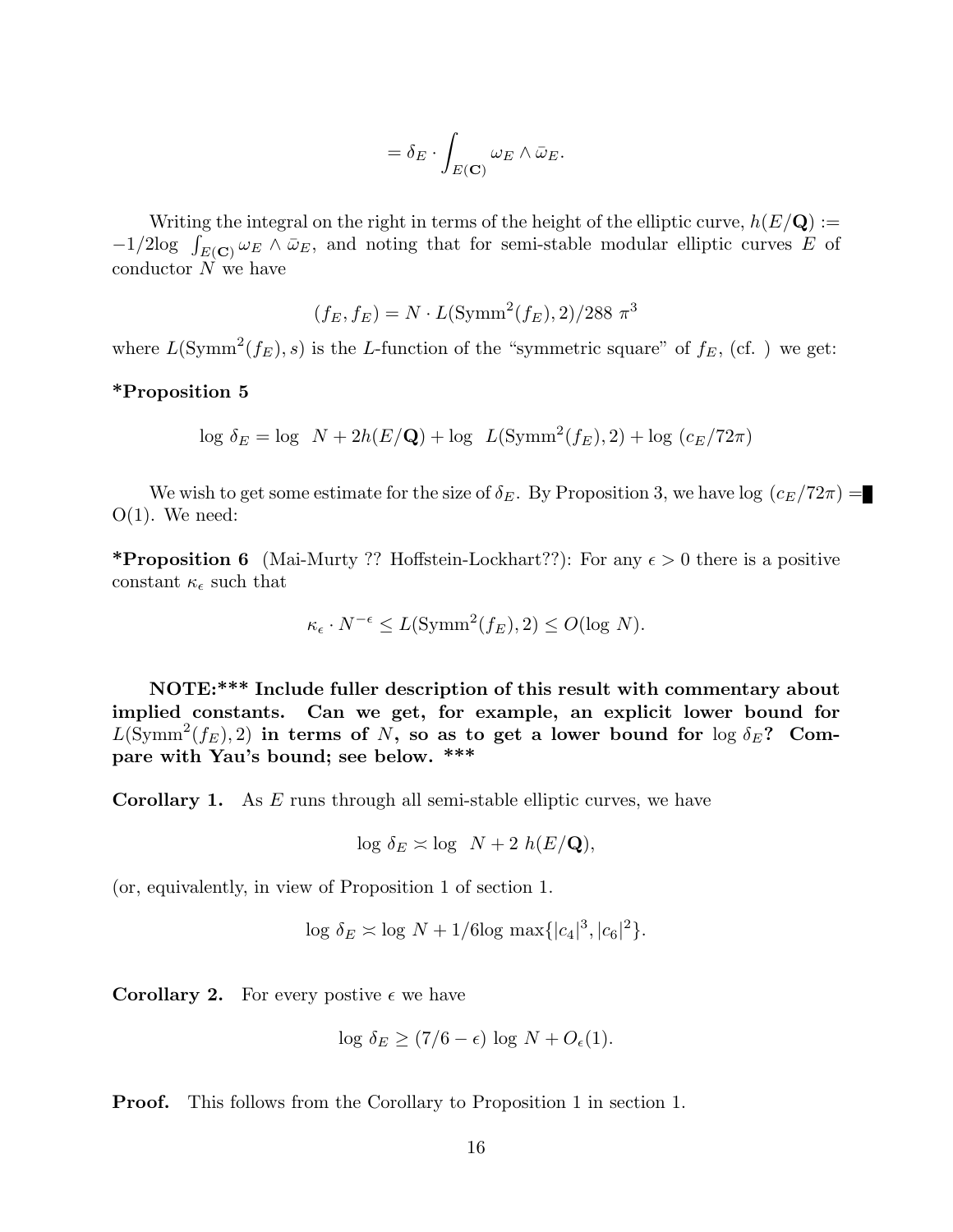**6. Explicit lower bounds for**  $\delta_E$ . There are various approaches to obtaining lower bounds for log  $\delta_E$  in terms of N (e.g., one can try to by work out the constants, for example, in the above Corollary). There is also the approach given by Yau [Y] and Li-Yau [L-Y] (see also [Ab]) which has the advantage that it gives an explicit lower bound for the gonality of any congruence modular curve.

**Definition.** If X is a Riemann surface, its **gonality** is the minimum degree of any (nonconstant) meromorphic function on X.

In [Y], Yau shows that if X is a a congruence modular curve of genus q and having  $\nu$ cusps, the gonality  $\gamma(X)$  admits the following lower bound:

$$
\gamma(X) \ge 3(2g - 2 + \nu)/64.
$$

Since  $\delta_E$  is visibly  $\geq \gamma(X_0(N))/2$ , we have:

Proposition 7. (Yau)

$$
\delta_E \ge 3(2g - 2 + \nu)/128,
$$

where g is the genus of  $X_0(N)$  and  $\nu$  is the number of cusps of  $X_0(N)$ .

Since

$$
2g-2+\nu \geq 1/6 \ N \ \prod_{p \mid N} (1+p) - 1/2 \ \prod_{p \mid N} (1+\left( \frac{-1}{p}\right) ) - 2/3 \ \prod_{p \mid N} (1+\left( \frac{-3}{p}\right)),
$$

Yau's bound gives a fairly usable estimate (e.g., it can be used to show that 131 is the largest conductor of an elliptic curve whose modular degree is 2, as was asserted in section 3 of the main text of this article).

**Corollary.** As  $E = E_{(A,B,C)}$  runs through all semi-stable Frey elliptic curves

$$
\log \delta_E \asymp (1 + P(A, B, C)) \cdot \log \text{ radical}(ABC).
$$

Corollary 4. The four equivalent conjectures formulated in the Proposition 2 of section

$$
\log \delta_E \le (2 + \epsilon) / \log N + O_{\epsilon}(1).
$$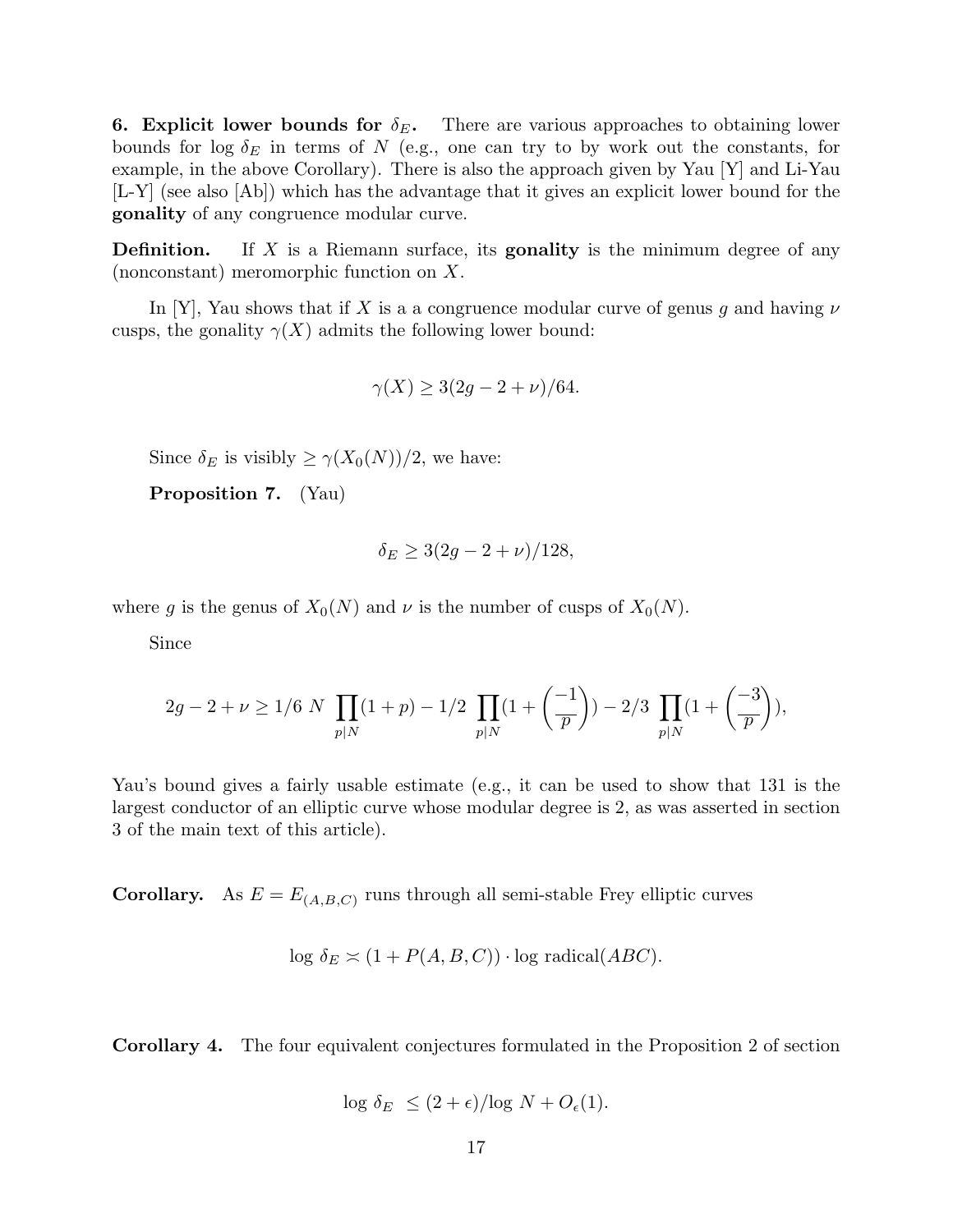Lecture III Relationship between the ABC-conjecture and the Shafarevich-Tate group.

III.1 The Shafarevich-Tate group.

**Introduction.** An element in the Shafarevich-Tate group,  $\text{Sha}_E$ , of an elliptic curve E over Q is given by an isomorphism class of pairs  $(\Sigma, \iota)$  where  $\Sigma$  is a curve over Q which is of genus 1 possessing a  $\mathbf{Q}_{\ell}$ -rational point for every prime number  $\ell$  as well as an **R**-rational point, and where  $\iota : E \to \text{jac } \Sigma$  is an isomorphism over **Q** between E and the jacobian of  $\Sigma$ . It is known that  $\text{Sha}_E$  is a torsion abelian group, that for each prime number p, the pontriagin dual of its ("ind"-) $p$ -primary component is a module of finite type over  $\mathbf{Z}_p$ . From the very definition we have given of it, the "size" of the Shafarevich-Tate group is a measure of how badly the "local-to-global principle" (also known as the "Hasse principle") fails. For example, it is clear from our definition that to say that  $\text{Sha}_E$  vanishes is equivalent to saying that any curve of genus 1 over Q whose jacobian is isomorphic to E has a Q-rational point if and only if it has a  $\mathbf{Q}_p$  rational point for all prime numbers p and has a real point.

Recall that the Shafarevich-Tate Conjecture is that  $\text{Sha}_E$  is a *finite* group.

If  $\text{Sha}_E$  is finite, it supports a natural alternating non-degenerate self-pairing, and therefore its order is a perfect square. Finiteness of  $\text{Sha}_E$  is now known for a class of elliptic curves, thanks to the work of Kolyvagin and Rubin. What can we say about the size of  $\text{Sha}_E$ ? Goldfeld and Szpiro conjecture (for all elliptic curves, semi-stable or not; cf [G-S]) that

## Conjecture (Goldfeld-Szpiro).

$$
|\text{Sha}_E| << N_E^{1/2 + \epsilon},
$$

for any positive  $\epsilon$ .

They prove [G-S] that (given the Birch- Swinnerton-Dyer Conjecture) that the ABC-Conjecture is equivalent to this upper bound restricted to semi-stable elliptic curves E.

As for lower bounds, I would expect that there are semi-stable elliptic curves of arbitrarily high conductor, with trivial  $\text{Sha}_E$ . If that is so, the natural "next question" in the lower bound direction (a question which was in effect posed by de Weger, in his preprint [de W]) is to determine some positive exponent d such that there is an infinity of elliptic curves with  $N_E^{d-\epsilon}$  << Sha<sub>E</sub>. de Weger has shown that (at least if one broadens the class of elliptic curves ever-so-slightly more generally than semi-stable) that some "standard" analytic conjectures (Birch-Swinnerton-Dyer, and the Riemann hypothesis for Rankin-Selberg zeta functions associated to certain weight 3/2 modular forms) imply that you can take  $d = 1/2$ ; i.e., you cannot improve on the exponent  $1/2$  occurring in the Goldfeld-Szpiro conjecture.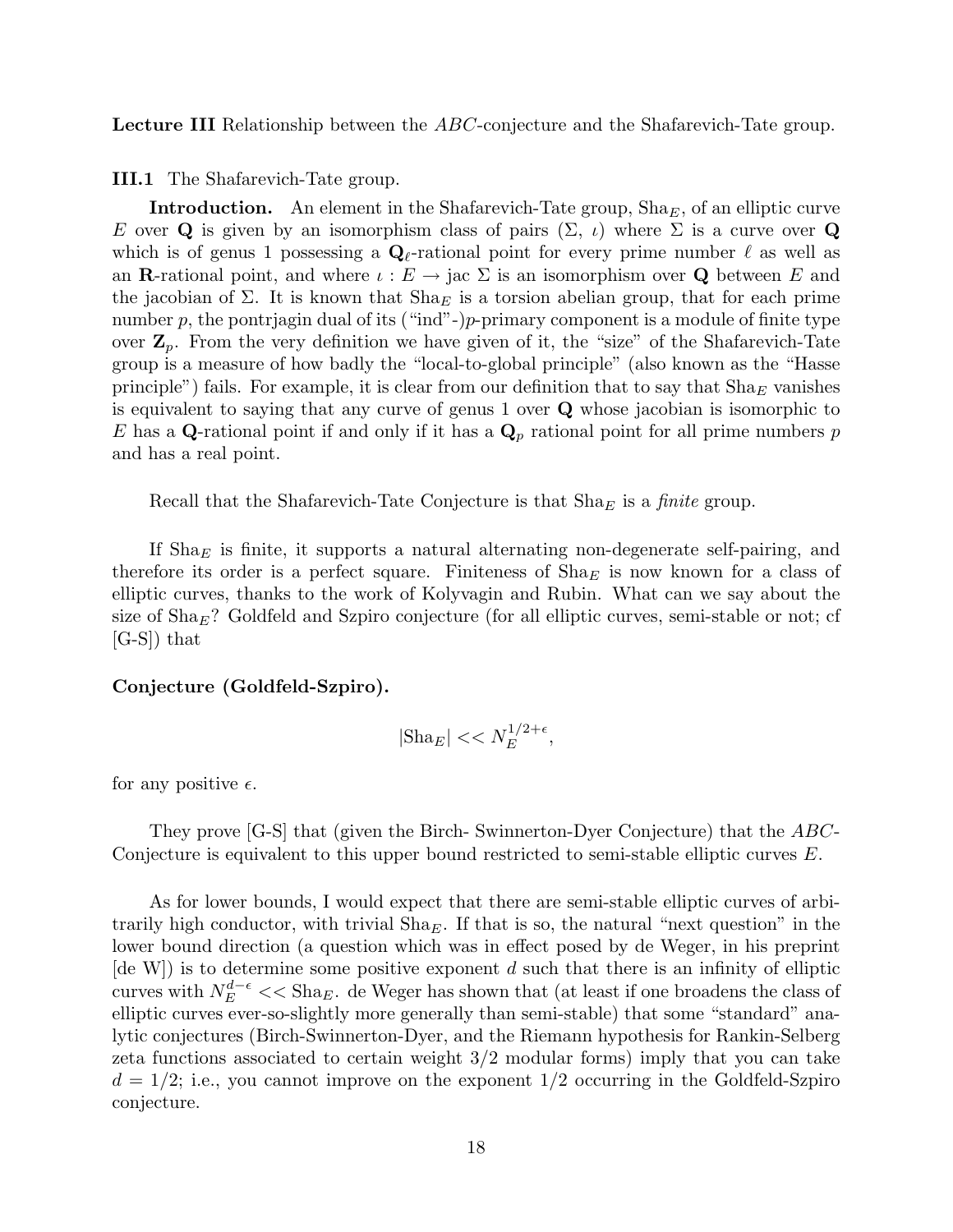III.2 Visualizing the Shafarevich-Tate group. How well can we "see" the curves of genus 1 classified by the Shafarevich-Tate group of elliptic curves over Q?

Here is one instance where we can do this satisfactorily: Consider the smooth plane cubic curve  $E: x^3 + y^3 + 60z^3 = 0$ . By work of Kolyvagin and Rubin, one knows that

$$
Sha_E \cong Z/3Z \times Z/3Z.
$$

Noting that change of sign of  $\iota$  corresponds to multiplying by  $-1$  in  $\text{Sha}_E$  we see that there are, in toto, four "nontrivial"  $\Sigma$ 's to find here and after some minor computations (cf [M]) one finds all of them again as smooth plane cubics:

$$
\Sigma_1: 3x^3 + 4y^3 + 5z^3 = 0
$$
  
\n
$$
\Sigma_2: 12x^3 + y^3 + 5z^3 = 0
$$
  
\n
$$
\Sigma_3: 15x^3 + 4y^3 + z^3 = 0
$$
  
\n
$$
\Sigma_4: 3x^3 + 20y^3 + z^3 = 0.
$$

Of course, the only elements of any  $\text{Sha}_E$  that could be realized as plane cubic curves are elements of order  $\leq$  3, so a pre-condition for "seeing" all of Sha<sub>E</sub> in anything like the above format is that  $\text{Sha}_E$  be annihilated by 6. This suggests that, in general, we should look to varieties other than  $\mathbf{P}^2$  as candidate "ambient spaces" within which we might hope to find the curves of genus 1 representing the elements of  $\text{Sha}_E$ .

Assume that  $E$  is an elliptic curve over  $Q$  of square-free conductor  $N$ . The elliptic curve  $E$  is semi-stable, and consequently (by [W] and  $[T-W]$ ) modular. We shall assume even more, that E is an "optimal factor" of the jacobian  $J = J_0(N)$  of the modular curve  $X_0(N)$  over Q and therefore (see section 2 below) there is an imbedding (unique up to multiplication by  $\pm 1$ ) of E into J. In a word, we can "find", uniquely, the elliptic curve E as an abelian sub-variety of  $J = J_0(N)$ . The idea suggests itself that, since we have "found" the elliptic curve  $E$  in the ambient space  $J$ , perhaps we should look for elements of Sha in the same ambient space.

How much of Sha<sub>E</sub> can we find represented as curves in  $J$ ? If a given element x of Sha<sub>E</sub> can be represented as a curve, defined over  $Q$  in J, we shall say (see the technical definition below) that  $x$  is **visible**.

As we will discuss in more detail below, the visible part  $\text{Sha}_{E}^{\circ}$  of  $\text{Sha}_{E}$  is simply the kernel of the homomorphism  $\text{Sha}_E \to \text{Sha}_J$  induced from the injection  $E \to J = J_0(N)$ . Loic Merel has been independently investigating (along with his student Amod Agoshe) the order of the Shafarevich-Tate group of the winding quotients of  $J_0(N)$  for N prime (see XXXX). They find that \*\*\*\*\*\*\*\*\*

There is a companion to these questions which, to focus on, I'll phrase very narrowly. Let E over Q be an elliptic curve optimal factor of  $J_0(N)$  (as above, N is the conductor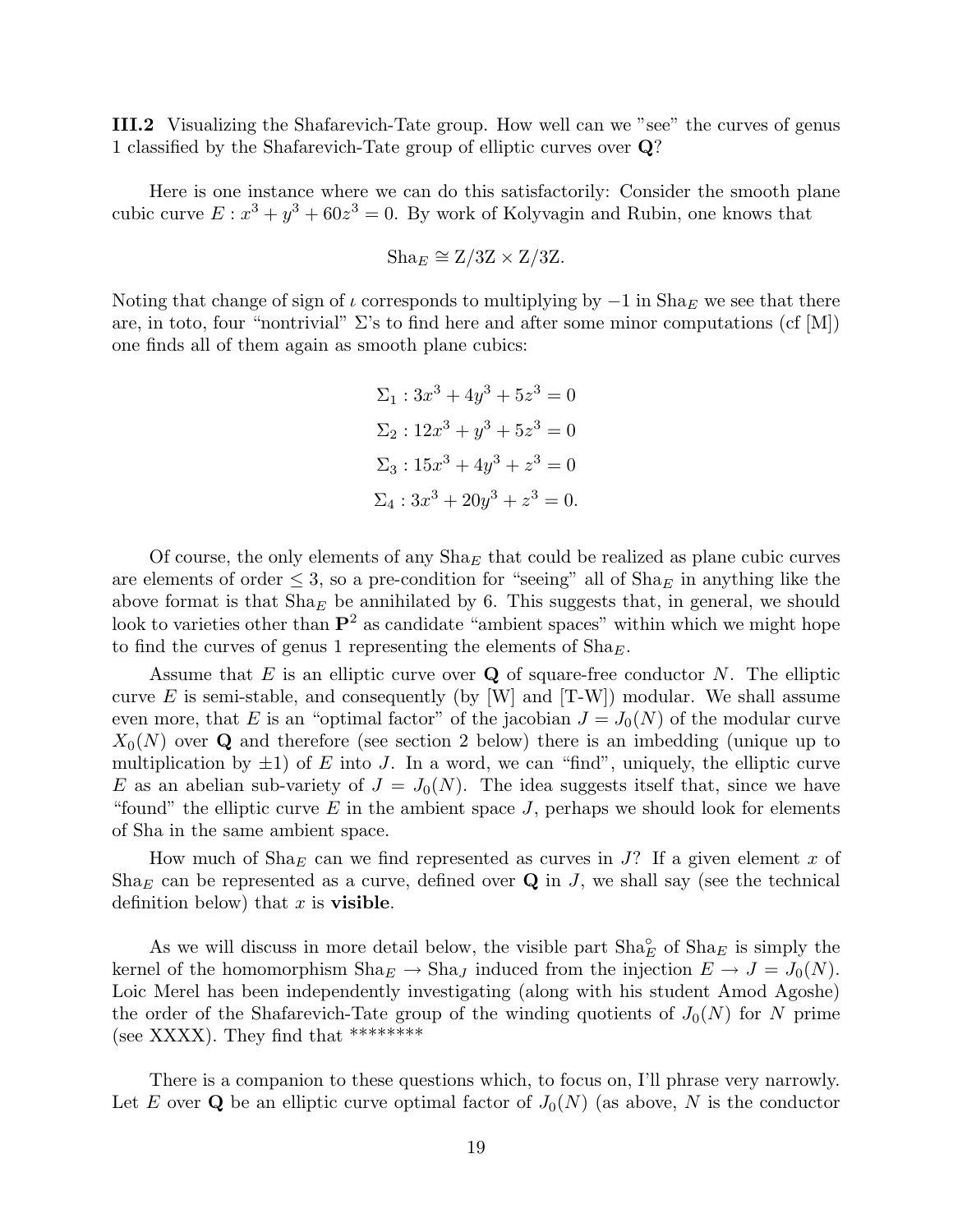of E, assumed square-free). Suppose that  $\text{Sha}_E \cong \mathbb{Z}/p\mathbb{Z} \times \mathbb{Z}/p\mathbb{Z}$ , for p a prime number and suppose further that the Mordell-Weil group of  $E$  is finite, of order prime to  $p$ . Can we find an optimal factor A of  $J_0(N)$ , i.e., of the same conductor as E, with the following properties?

**i.** The ring of endomorphisms of A is an order  $\mathcal{O} \subset K$  in a number field K.

ii. There is a maximal ideal  $m \subset \mathcal{O}$  of residual characteristic p such that if  $A[m]$ denotes the kernel of the ideal m in A,  $A[m]$  is an  $\mathbf{F}_p$ -vector space of dimension 2.

iii. There is a "p-congruence between  $E$  and  $A$ "; more explicitly, there is a Galois (i.e., Gal  $(\mathbf{Q}/\mathbf{Q})$ -) equivariant isomorphism of  $\mathbf{F}_p$ -vector spaces of dimension 2,

$$
E[p] \cong A[m].
$$

iv. The isomorphism above induces an isomorphism on the m-torsion in the corresponding Selmer groups.

**v.** If the subscript m denotes m-adic completion, the m-adic completion of the Mordell-Weil group of A (i.e.  $A(\mathbf{Q})_m = A(\mathbf{Q}) \otimes_{\mathcal{O}} \mathcal{O}_m$ ) is free of rank two over  $\mathcal{O}_m$ . (This, combined with **iv.** implies that the  $m$ -part of  $Sha_A$  vanishes.)

When such an optimal factor  $A$  can be found, we shall say (but see the more technical definition below which applies more widely) that  $Sha_E$  is explained by jumps in the rank of Mordell-Weil. The motivation for this terminology is simply that (assuming **i-v**) although the p-congruence allows us to identify p-torsion in the Selmer group of  $E$ with that of A, this "same" Selmer group accounts for rank of the Mordell-Weil group of A while it accounts for the p-torsion in the Shafarevich-Tate group of  $E$  (whose Mordell-Weil rank is 0 and therefore needs no "accounting for"). When  $Sha_E$  is explained by jumps in the rank of Mordell-Weil,  $Sha_E$  is also "visible" (in the sense described above and defined precisely below).

If you come across an element of  $Sha<sub>E</sub>$  of order p it might, at least at first glance, seem quite unlikely that you could explain it away by "jumps in the rank of Mordell-Weil" as described above. But consider the first two instances of nontrivial Shafarevich-Tate group for optimal semi-stable elliptic curves (i.e. the lowest conductor  $N$  for which this occurs) are for the curves  $571A$  and  $681B$  as given in [Cr]. Both  $571A$  and  $681B$  have trivial Mordell-Weil group and their Shafarevich-Tate groups are isomorphic to  $Z/2Z \times Z/2Z$ and to  $Z/3Z \times Z/3Z$ , respectively. Checking Cremona's book [Cr] one immediately finds the happy "accident" that 571A seems to admit a 2-congruence with the optimal elliptic curve factor 571B, whose Mordell-Weil rank is 2 and whose 2-part of  $Sha$  is trivial. As for  $681B$ , a similar "accident" happens:  $681B$  seems to admit a 3-congruence with the optimal elliptic curve factor 681C, whose Mordell-Weil rank is 2 and whose 3-part of Sha is trivial. By the phrase "seems to admit a  $p$ -congruence" what I mean here is that one checks that the required congruence mod  $p$  hold for all the traces of Frobenius tabulated in [Cr] for the elliptic curves involved. It would take further work (using, say, effective Chebotarev) to actually prove that the p-congruence holds, and this I have not done. If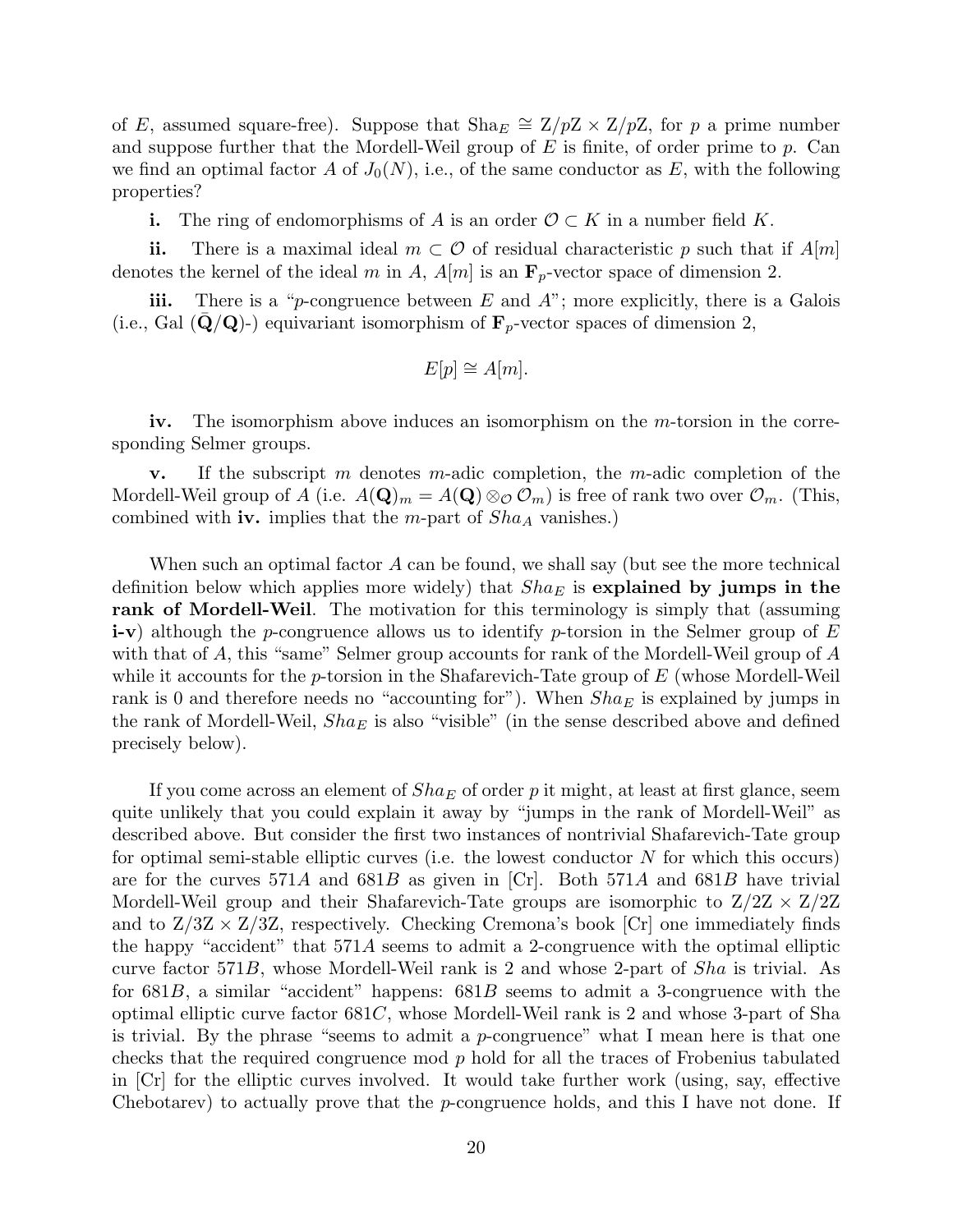one does this further work in both instances, one will have shown that the Shafarevich-Tate groups are "explained by jumps in the rank of Mordell-Weil" in the sense formulated above. In particular, the Shafarevich-Tate groups involved are all "visible". To investigate numerically how much longer these "accidents" occur, Adam Logan made computations amplifying Cremona's data, and compiled the table which we reproduce in section 9 below. The surprise for us is that, restricting to the odd part of the Shafarevich-Tate groups for the moment, all of the (odd part of) the Shafarevich-Tate group of optimal elliptic curves E of (squarefree) conductor  $N < 2849$  "seem to be" explained by jumps in the rank of Mordell-Weil, and in all these cases, the optimal factor A that does the explaining can be taken to be an elliptic curve (these are the curves  $F$  in the table). In particular, all odd Sha for semi-stable optimal elliptic curves of conductor  $\langle 2849 \rangle$  is visible. Indeed, the situation is pretty nearly the same if we include 2-primary components but the prevalence of rational 2-torsion in these elliptic curves requires that we make a more elaborate discussion of these cases. As our numerical investigations now stand, the only guaranteed invisible elements in  $\text{Sha}_E$  that we have found for elliptic curves E of square-free conductor is the single instance of  $2849A$  where  $\text{Sha}_{2849A}$  is of order 9 (assuming Birch and Swinnerton-Dyer) and is entirely invisible. Consulting the table in section 9 one finds a few unresolved cases among which one might expect a few more instances of invisibility.

I feel that these issues deserve to be investigated further. Is the prevalence of "visibility" a phenomenon occurring only in this modest range of conductors? Is most of Sha invisible? Or is most of Sha visible? In the vocabulary of the previous lecture, what is the minimal upper bound exponent for  $\text{Sha}_{E}^{\circ}$  as  $E$  ranges through all semi-stable optimal elliptic curves over Q? That is,

**Query!** What is the minimal exponent  $\alpha \geq 0$  for which the subgroup of visible elements in Sha satisfies the upper bound

$$
|\textnormal{Sha}_E^\circ| << N_E^{\alpha + \epsilon}
$$

as E ranges through all semi-stable optimal elliptic curves over Q?

Given the *ABC*- conjecture and [BST] we would have

$$
0 \le \alpha \le 1/2.
$$

But at present we haven't even a guess about the size of  $\alpha$  beyond these inequalities.

As we shall see below, the subgroup of visible elements in  $\text{Sha}_E$  is annihilated by  $\delta_E$ , the modular degree of  $E$  so it is particularly relevant, in the search for invisible Sha, to find prime divisors of the order of  $\text{Sha}_E$  which do not divide  $\delta_E$ .

At present writing we can prove almost nothing of a general nature. The rest of this article is devoted to making precise some of the definitions we have alluded to in this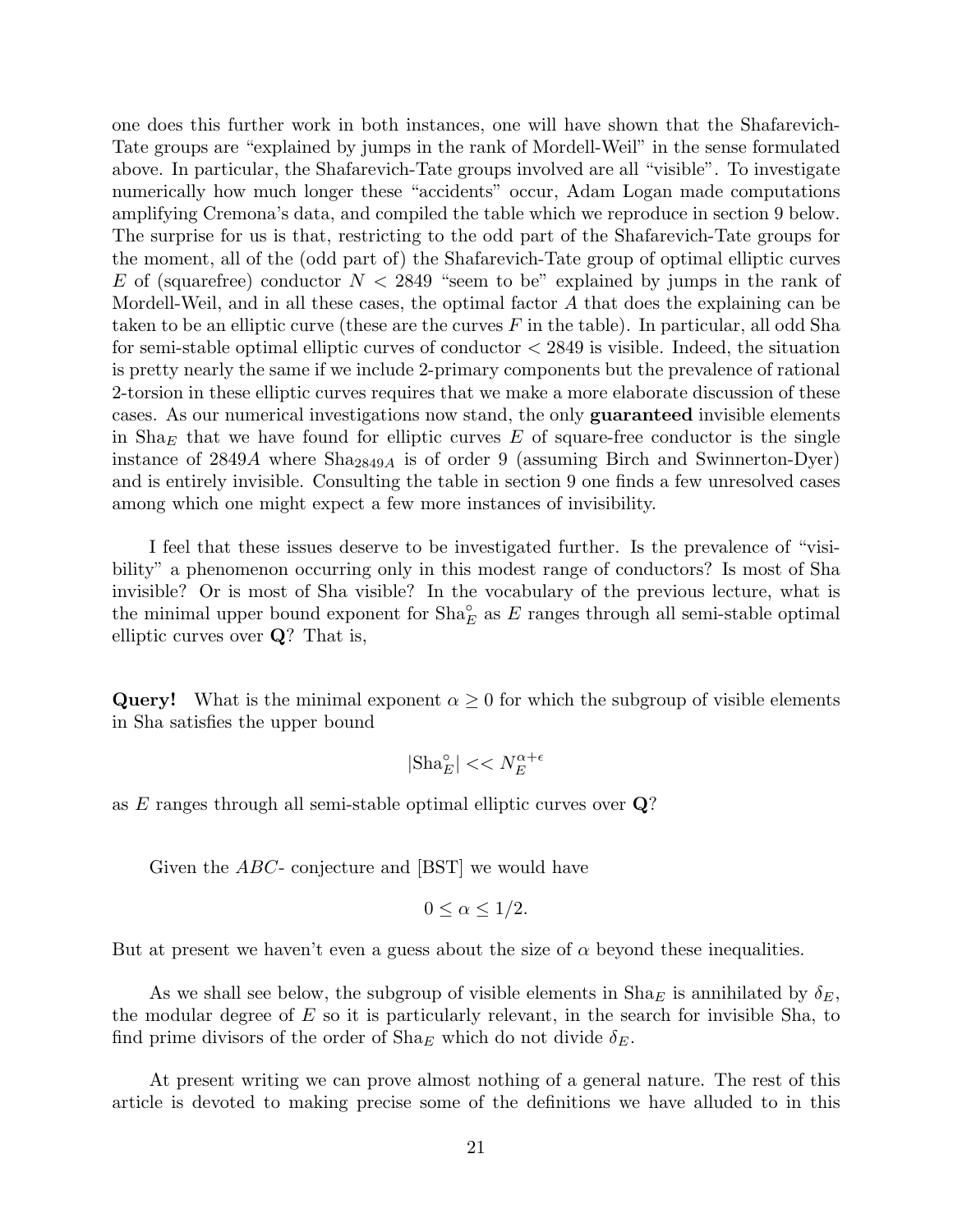introduction, proving some related basic lemmas (all of which are either well known, or should have been) and reproducing the table of Adam Logan (based to a large part on computations of Cremona).

## 1. Optimal factors of the jacobians of modular curves

The varieties that appear in this paragraph will be varieties defined over Q, unless otherwise indicated. Let N be a square-free positive integer, and let  $\pi: J_0(N) \to A$  be an *optimal factor.* That is,  $\pi$  is a surjective homomorphism of abelian varieties over **Q** with the following properties:

- **1.** The homomorphism  $\pi$  factors through the new part,  $J_0(N) \to J_0(N)^{new}$ .
- **2.** The homomorphism  $\pi$  has connected kernel.
- **3.** The abelian variety  $A$  is  $Q$ -simple.

Let  $\mathbf{T}_A$  be the image in the totally real field  $\mathbf{K}_A := End_{\mathbf{Q}-a.v.}(A) \otimes \mathbf{Q}$  of the algebra generated by (all) Hecke operators  $T_p$  for primes p not dividing N and all Atkin-Lehner operators  $U_q$  for primes  $q|N$ . We refer to  $\mathbf{T}_A$  as the Hecke algebra of the optimal factor A.

If B is an abelian variety, let B denote the dual abelian variety. Since  $J_0(N)$  is the jacobian of a curve, the classical Poincar´e divisor gives us a canonical identification

$$
\iota: \hat{J}_0(N) \cong J_0(N).
$$

If A is an optimal factor, and  $\hat{A}$  is its dual, the Hecke algebra  $\mathbf{T}_A$  acts naturally on  $\hat{A}$  and the isogeny  $\iota$  commutes with the action of  $\mathbf{T}_A$  on its domain and range.

Dualizing the homomorphism  $\pi$  we get a homomorphism

$$
\hat{\pi} : \hat{A} \to \hat{J}_0(N).
$$

Compose the morphisms  $\hat{A} \to \hat{J}_0(N) \cong J_0(N) \to A$  to give us a homomorphism

$$
\iota_A:=\pi\iota\hat\pi:\hat A\to A.
$$

**Proposition 8.** the homomorphism  $\iota_A : \hat{A} \to A$  is an isogeny.

**Proof.** Since A and  $\hat{A}$  are **Q**-simple and since  $\iota_A$  is defined over **Q**, it follows that  $\iota_A$  is either an isogeny or else it is 0. But if it were 0, it would then follow that the factorization of  $J_0(M)$  (up to isogeny) as product of **Q**-simple abelian varieties would have at least two factors isogenous to A, contradicting the fact that A occurs in this factorization with multiplicity one.

**Proposition 9.** the homomorphism  $\hat{\pi} : \hat{A} \to \hat{J}_0(N)$  is injective.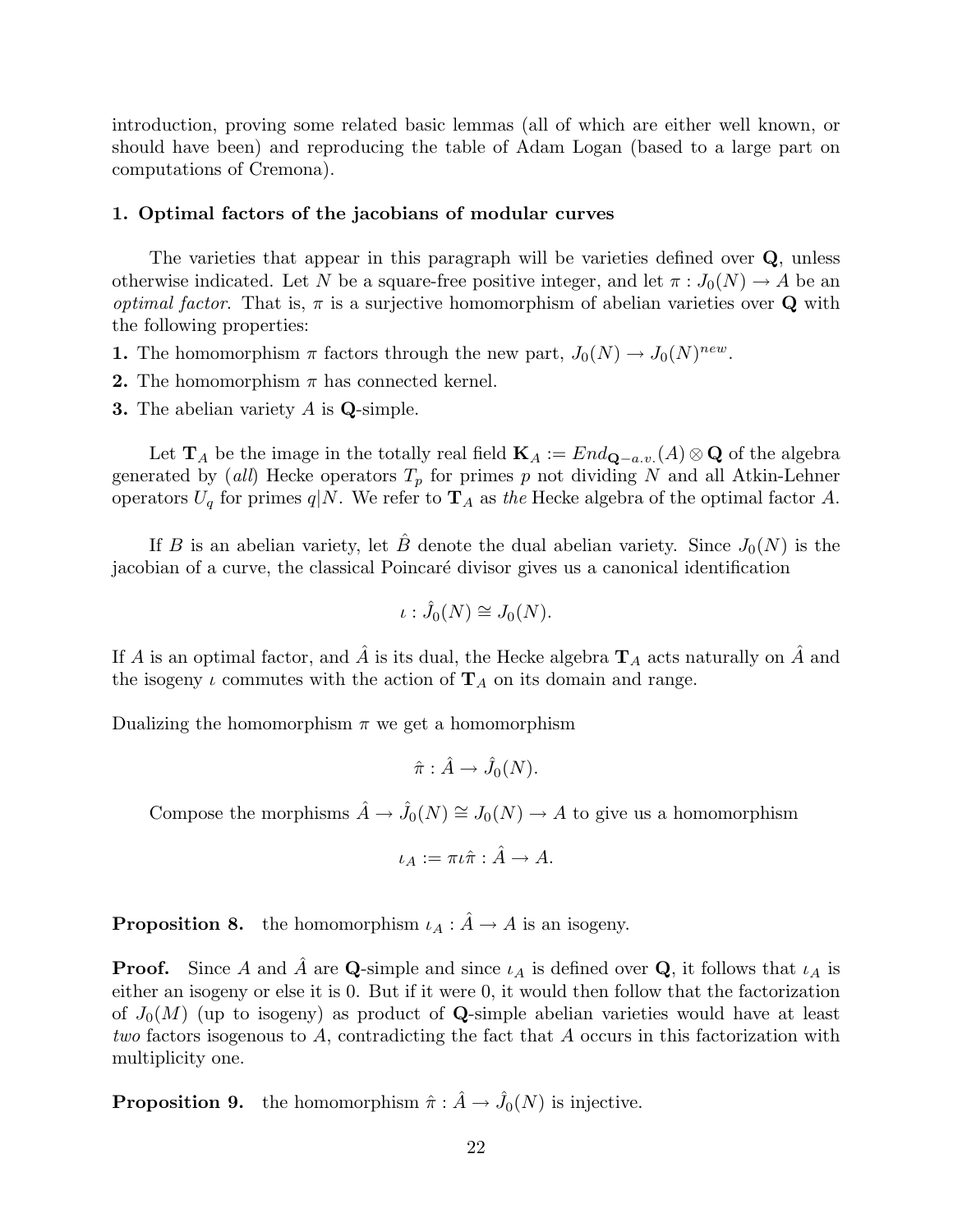**Proof.** By Proposition 1, we see that the kernel of  $\hat{\pi}$  is a finite subgroup(scheme) of A; call it  $\Phi \subset \hat{A}$ . Now factor  $\hat{\pi}$  as the composition of the isogeny  $\hat{A} \to \hat{A}/\Phi$  and an injection  $\hat{A}/\Phi \to \hat{J}_0(N)$ . Dualize this composition, and use the canonical isomorphism between the double dual and the identity functor to get that  $\pi$  factors through an isogeny  $A' \to A$ which is dual to  $\hat{A} \to \hat{A}/\Phi$ . Since  $\pi$  is optimal, this isogeny  $A' \to A$  is an isomorphism. So,  $\Phi = \{0\}$ , and  $\hat{\pi} : \hat{A} \to \hat{J}_0(N)$  is injective.

**Data-gathering Problem.** Cremona has tabulated the degrees of the isogenies  $\iota_A$  for optimal elliptic curve factors A of conductor  $N < 5,000$ . It would be interesting to get some similar data for optimal abelian variety factors  $A$  (of dimensions  $> 1$  as well). How often is it the case that the kernel of  $\iota_A$  in  $\tilde{A}$  is the kernel of a locally principal ideal  $\mathcal{I}_A \subset \mathbf{T}_A$ ; i.e.,

$$
ker(\iota_A) = \hat{A}[\mathcal{I}_A]
$$
?

## 2. Optimal factors which are elliptic curves

Let A be an optimal factor of dimension one, i.e., an elliptic curve. Then  $\mathbf{T}_A = \mathbf{Z}$ . To emphasize that A is an elliptic curve, we will change letters  $A = E$ . We have a canonical identification of an elliptic curve with its dual, and by means of this, we identify  $A$  with E. The injective homomorphism  $\hat{\pi}$  then identifies E with a sub-elliptic curve in  $J_0(N)$ ; so that E may be considered as both sub-elliptic curve and quotient elliptic curve of  $J_0(N)$ , the identifications given by the injection  $\hat{\pi}$  and the projection  $\pi$ . By the "multiplicity one" theorem, the factorization of the abelian variety  $J_0(N)$ <sup>new</sup> into simple abelian varieties over  $C$  (up to isogeny) contains the isogeny class of  $E$  only once, and hence this is also true for the factorization of  $J_0(N)$ . Since it is also true that the automorphism group of E is  $\{\pm 1\}$ , it then follows that the injection  $E \hookrightarrow J_0(N)$  is unique (up to multiplication by  $\{\pm 1\}$ ; that is, we may identify E with a sub-abelian variety of  $J_0(N)$  in a unique manner, up to sign.

The isogeny  $\iota_A$  is the composition of  $\pi$  and  $\hat{\pi}$ ;  $\iota_A$  then may be identified with a Q-rational endomorphism

 $\iota_E : E \to E$ 

which is of necessity multiplication by a scalar.

Recall the definition of the "modular degree" of the (semi-stable, optimal) elliptic curve E, denoted  $\delta_E$ , as introduced in the previous lecture. One way of thinking of  $\delta_E$ is to consider the nautral mapping  $X_0(N) \to J_0(N)$  given by sending the cusp  $\infty$  to the origin. Let  $A = E$  be our optimal elliptic curve factor of  $J_0(N)$ . Composing the modular parametrization  $\pi_E : J_0(N) \to E$  with the "natural" mapping  $X_0(N) \to J_0(N)$  (which we normalize by requiring that the cusp  $\infty \in \mathcal{X}_l(\mathcal{N})$  be sent to the origin in  $J_0(N)$  we get a surjective mapping of curves,

$$
\psi = \psi_E : X_0(N) \to E,
$$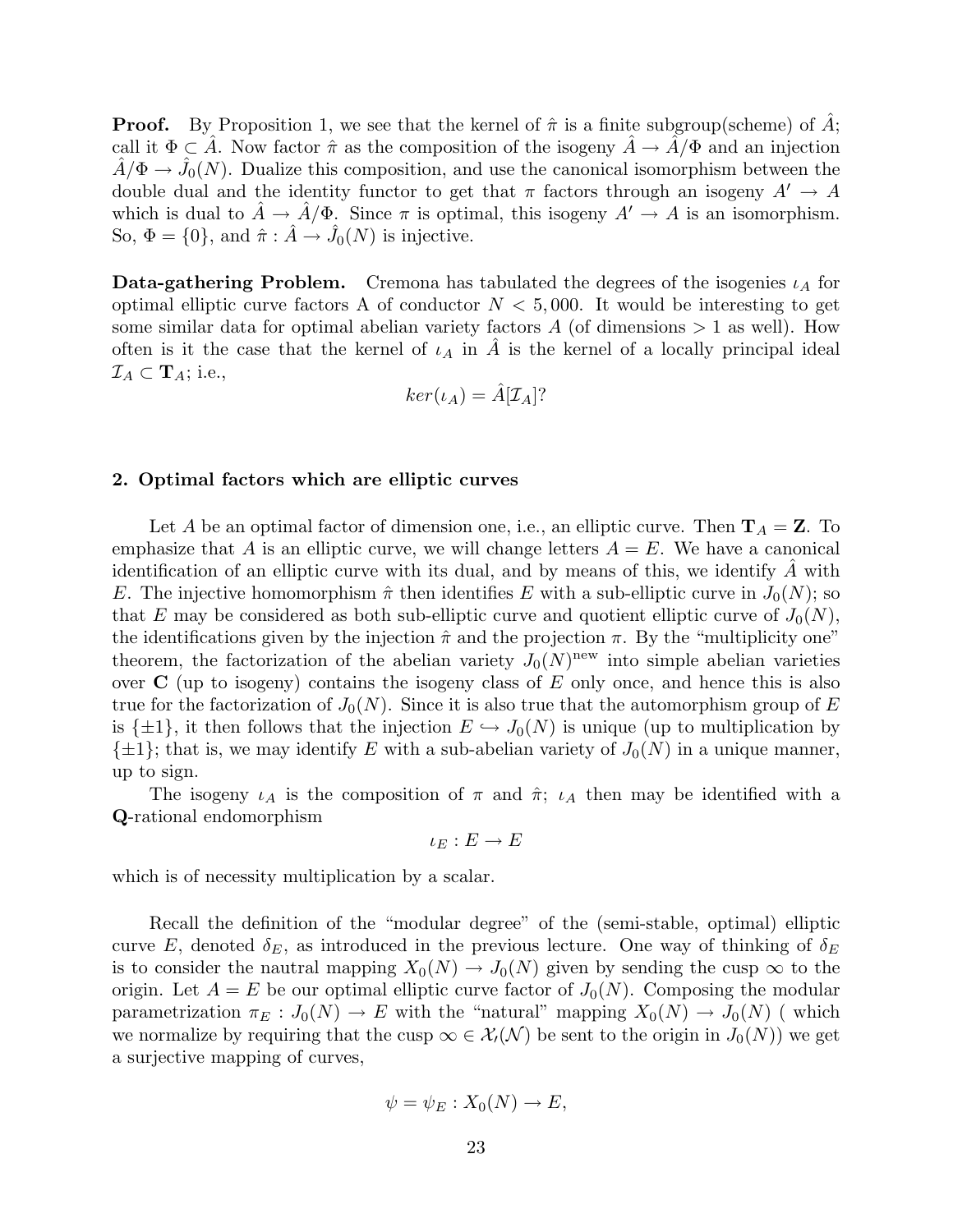whose degree is, by definition,  $\delta_E$ .

**Proposition 10.** The endomorphism  $\iota_E : E \to E$  is multiplication by the modular degree,  $\delta_E$ .

**Proof of Proposition 10.** The mapping  $\psi_E : X_0(N) \to E$  induces the homomorphism  $\iota_E: J_0(N) \to E$  on "jacobians". The adjoint  $\psi_E^* : Pic^o(E) \to Pic^o(X_0(N))$  is identified with  $\hat{\iota}_E : \hat{E} \to \hat{J}_0(N)$ . After making the natural identifications, we get

$$
\delta = \psi_E \cdot \psi_E^* : E \to E.
$$

But for any surjective mapping  $\psi: X \to E$  (of any curve X onto E)  $\psi \cdot \psi^*$  is multiplication by the degree of  $\psi$ . The proposition follows.

**Proposition 11.** Let  $B = \ker(\pi) \subset J_0(N)$ . Then B is an abelian subvariety of  $J_0(N)$ and the intersection of the abelian subvarieties E and B in  $J_0(N)$  is given by the kernel of multiplication by  $\delta_E$  in E:

$$
E \cap B = E[\delta_E] \subset E.
$$

**Proof.** This is evident. We may interpret it as saying that  $\delta_E$  is the largest "modulus" of congruence" connecting the newform attached to  $E$  to the complementary space of modular forms of weight two on  $\Gamma_0(N)$ .

The importance of the modular degree was clear already from examples (and computations of congruences satisfied by modular eigenforms) due to Doi, and Shimura. The notion of modular degree plays a prominent role in the work of Hida, Ribet, Tilouine, and others. In particular, Ribet's "level-raising" and "level-lowering" theories both pivot on the "modular degree".

## 3. Examples. Low modular degrees.

For a more complete discussion of the modular degree, see the appendix below. To say that the modular degree is 1 is to say that  $X_0(N)$  is of genus 1, and that  $E = X_0(N)$ and that's all there is to say about it. This happens for  $N = 11, 14, 15, 17, 19, 20, 21,$ 23, 27, 32, 36, 40, 48, 49, and 64. To say that the modular degree is 2 is to say that there is an involution of the modular curve  $X_0(N)$  whose quotient is the elliptic curve E. The elliptic curve  $E$  then has the property that there is an isomorphism of its 2-torsion subgroup  $E[2]$  with a subgroup of the complementary abelian variety  $B \subset J_0(N)$ . This happens for  $N = 26, 26, 30, 34, 35, 37, 37, 38, 39, 43, 44, 45, 50, 50, 51, 53, 54, 55, 56, 61,$ 62, 65, 69, 79, 83, 89, 92, 94, 101, and 131. Particularly amusing are the cases  $N = 26,37$ . The curve  $X_0(37)$  is of genus 2, and is therefore hyperelliptic. Let  $u: X_0(37) \to X_0(37)$ denote the hyperelliptic involution, and let  $w: X_0(37) \to X_0(37)$  be the Atkin-Lehner involution  $w = w_{37}$ . These involutions can be seen to be *distinct*. Since the hyperelliptic involution of a hyperelliptic curve of genus  $\geq 2$  is in the center of the automorphism group,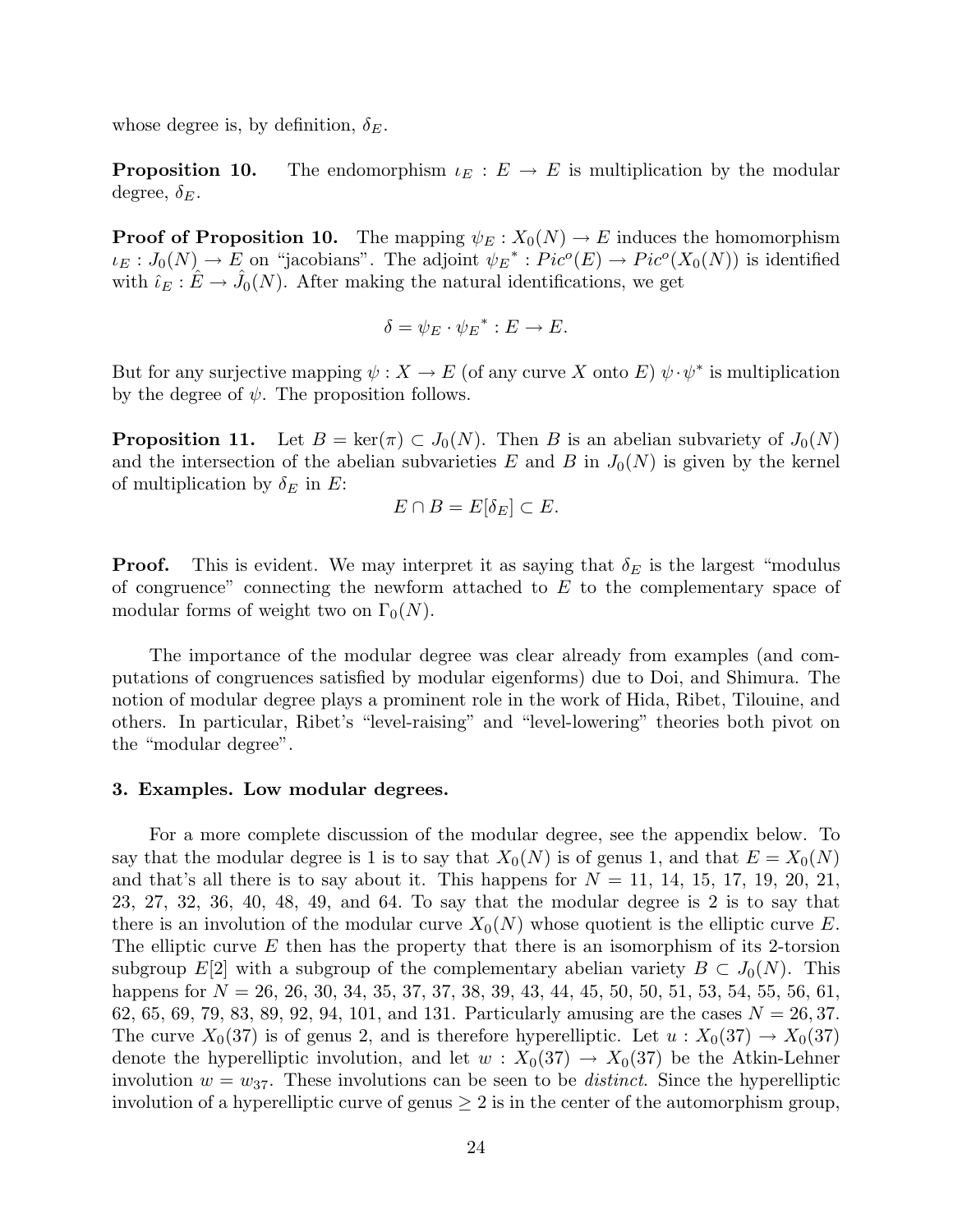these involutions u and w commute. They generate the full group of automorphisms of the Riemann surface  $X_0(37)$ , which is of order four. The quotient of  $X_0(37)$  by the hyperelliptic involution  $u$  is of genus zero (this characterizes the hyperelliptic involution of a hyperelliptic curve of genus  $\geq 2$ ). Denoting by E and F the quotients of  $X_0(37)$  by w and by uw, one sees easily that E and F are elliptic curves, both optimal quotients of  $J_0(37)$ , both clearly having modular degree equal to 2, and, viewing them as sub-abelian varieties of  $J_0(37)$ they are complementary sub-abelian varieties, whose intersection is precisely given by the 2-torsion subgroup of each of them:

$$
E[2] = E \cap F = F[2].
$$

In particular, if  $e = \sum a_n(e) \cdot q^n$  and  $f = \sum a_n(f) \cdot q^n$  denote the newforms attached to  $E$  and  $F$ , we have that their Fourier coefficients admit a congruence modulo 2, i.e.,

$$
a_n(e) \equiv a_n(f)
$$

for all  $n \geq 1$ ; they do not admit a congruence modulo any larger integer.

### 4. Visible elements in the Shafarevich-Tate group.

Let  $E$  be a semi-stable, elliptic curve over  $Q$  of conductor  $N$  which is an "optimal" factor of  $J_0(N)$ . Let  $J = J_0(N)$ , and recall that given an optimal modular parametrization  $J \to E$ , we may dualize this mapping (and use the canonical self-dulality of both domain and range) to get an injection  $E \to J$ . In this paragraph, then we view E as a sub-elliptic curve of J. Let  $\Sigma$  denote an E-torsor; that is,  $\Sigma$  is a curve of genus 1 over Q given together with an isomorphism  $E \cong$  Jac  $(\Sigma)$ . Equivalently,  $\Sigma$  represents an element of the continuous cohomology group  $H^1(G_\mathbf{Q}, E)$ .

**DEFINITION 1.** Say that the E-torsor  $\Sigma$  is **visible** (i.e., "visible in  $J_0(N)$ ") if the curve  $\Sigma$  is isomorphic over Q to a subvariety (a curve, of course) in the variety J.

**Proposition 12.** Let  $\Sigma$  be an *E*-torsor (over **Q**). These are equivalent:

1.  $\Sigma$  is visible.

**2.**  $\Sigma$  is isomorphic ( over **Q**) to a subvariety (defined over **Q**) of J which is a translate of  $E \subset J$ .

**3.** The pushout of the E-torsor  $\Sigma$  with respect to the homomorphism  $E \to J$  is the trivial *J*-torsor; equivalently, the image of  $\Sigma$  under  $H^1(G_{\mathbf{Q}}, E) \to H^1(G_{\mathbf{Q}}, J)$  vanishes.

**Proof.** Suppose 1. Let  $\Sigma$  be visible, and let us identify  $\Sigma$  with a curve in J. Since N is squarefree, and equal to the conductor of E, the quotient abelian variety  $J/E$  (even over C) contains no factor isogenous to E, and therefore the image of  $\Sigma$  in  $J/E$  is a point, which gives 2. Now suppose 2 and note that the imbedding of  $\Sigma$  in J (as a translate of E) enables us to define an isomorphism from the "trivial" J-torsor (i.e., J) to  $\mathcal{J} :=$  the pushout of  $\Sigma$  with respect ot the inclusion  $E \subset J$ . This gives **3**. But **3** clearly implies 1.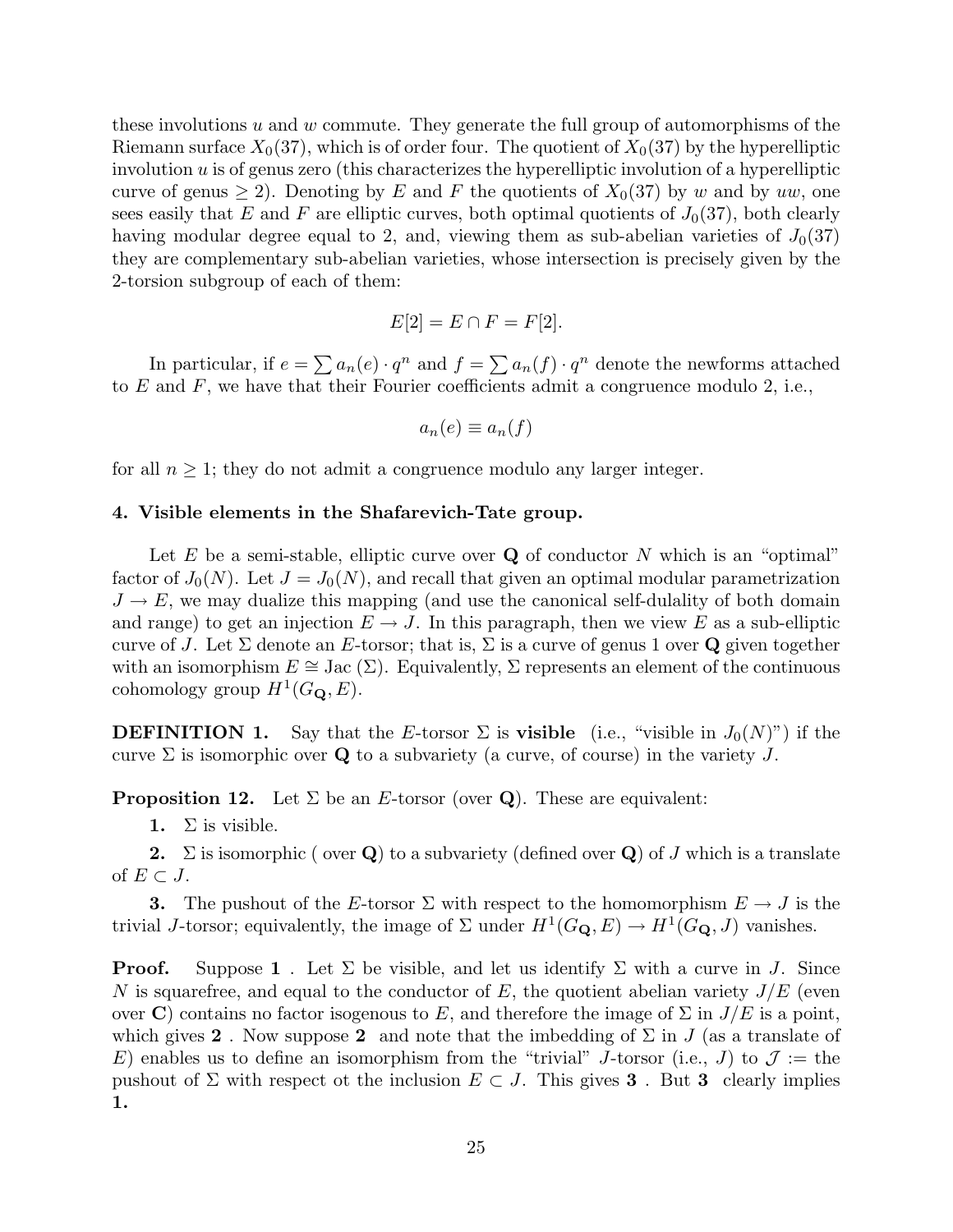In a word, the visible  $E$ -torsors are represented by the kernel of the homomorphism

$$
H^1(G_{\mathbf{Q}}, E) \to H^1(G_{\mathbf{Q}}, J).
$$

If  $B_{/\mathbf{Q}}$  is any abelian variety, let  $Sha_B$  denote its Shafarevich-Tate group (over  $\mathbf{Q}$ ).

Let E be an optimal elliptic curve factor, of squarefree conductor, as before. Consider the exact sequence of abelian varieties

$$
0 \rightarrow E \rightarrow J \rightarrow B \rightarrow 0,
$$

where  $B = J/E$  is the quotient.

**NOTATION.** Let  $Sha_E^{\circ}$  denote the **visible part** of  $Sha_E$ . That is, an element of  $Sha_E$ is in  $Sha_E^{\circ}$  if and only if it is represented by a visible E-torsor.

#### Proposition 13.

**1.** The visible part of  $Sha_E$  is a subgroup and we have an exact sequence

$$
0 \ \to \ Sha_E^{\circ} \ \to \ Sha_E \ \to Sha_J.
$$

2. Let  $\mathcal{B}(\mathbf{Q}) \subset B(\mathbf{Q})$  denote the subgroup of elements  $\beta \in B(\mathbf{Q})$  with the property that if  $\beta_v \in B(\mathbf{Q}_v)$  denotes the image of  $\beta$  under the mapping induced by completion  $\mathbf{Q} \subset \mathbf{Q}_v$ , then for all primes v (the archimedean prime included)  $\beta_v$  is in the image of the mapping  $J(\mathbf{Q}_v) \to B(\mathbf{Q}_v)$ . Clearly  $\mathcal{B}(\mathbf{Q})$  contains the image of  $J(\mathbf{Q})$ . The long exact sequence of  $G_{\mathbf{Q}}$  cohomology applied to the displayed exact sequence of abelian varieties above yields

$$
Sha_E^{\circ} \cong \mathcal{B}(\mathbf{Q}) / \text{ image } J(\mathbf{Q}).
$$

**Corollary.** The subgroup  $Sha_E^{\circ}$  is annihilated by the modular degree  $\delta_E$ .

(for further discussion of modular degree, see the appendix.)

## 5. A "finite type" version of the Selmer group .

We have the standard exact sequence,

$$
0 \to B(\mathbf{Q}) \otimes \mathbf{Q}/\mathbf{Z} \to \hat{S}(B) \to \text{Sha}_B \to 0,
$$

where  $\text{Sha}_B$  is the Shafarevich-Tate group of B, and  $\hat{S}(B)$  is the (pro-finite) Selmer group of B. The conjecture of Shafarevich-Tate implies that  $Sha_B$  is finite. We assume that  $Sha_B$  is finite (for all B) in what follows.

Now consider the natural injection

$$
\iota: \mathbf{Q}/\mathbf{Z} \hookrightarrow \mathbf{R}/\mathbf{Z}
$$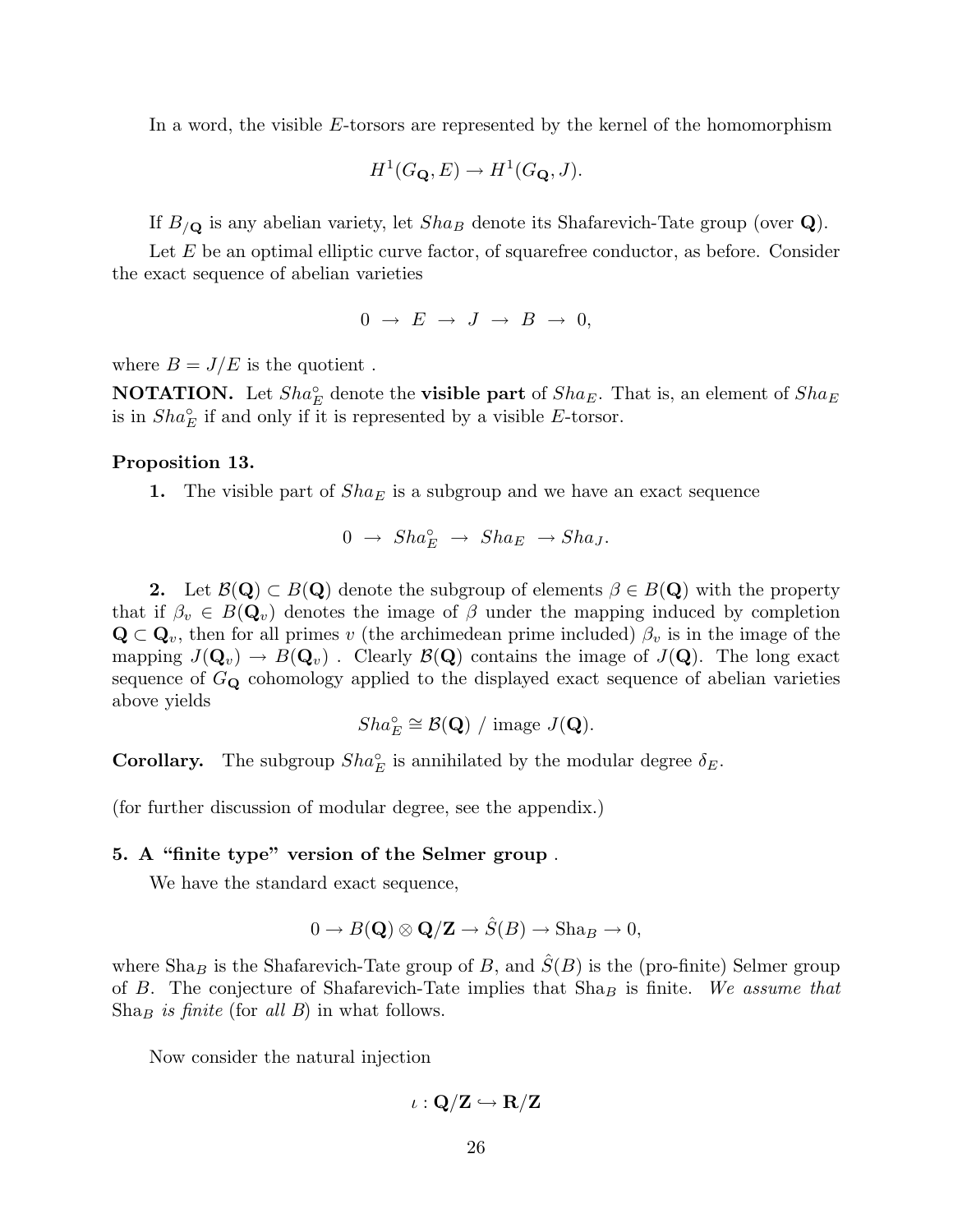which induces an injection  $1 \otimes \iota : B(\mathbf{Q}) \otimes \mathbf{Q}/\mathbf{Z} \hookrightarrow B(\mathbf{Q}) \otimes \mathbf{R}/\mathbf{Z}$ . Let us "push out" the displayed exact sequence with respect to the mapping  $1 \otimes i$  to get an exact sequence:

$$
0 \to B(\mathbf{Q}) \otimes \mathbf{R}/\mathbf{Z} \to S(B) \to \text{Sha}_B \to O,
$$

where  $S(B)$  is a compact abelian topological group, given our assumption that  $Sha_B$  is finite. Let  $B^*$  be the (Néron model over **Z** of) the dual abelian variety to B. Let Selmer (B) denote the pontrjagin dual of the compact topological group  $S(B^*)$ . We have slipped in the dual here to keep the functor  $\text{Selmer}(-)$  covariant. The abelian group  $\text{Selmer}(B)$  (after our hypothesis) is finitely generated abelian. We shall refer to it as the finite type Selmer **group** of B. The rank of the Mordell-Weil group of B is the rank of the finitely generated abelian group Selmer(B) and we can "retrieve" (the dual of)  $\text{Sha}_{B^*}$  as the torsion subgroup in Selmer(B). If  $B_{\mathcal{O}}$  admits a commutative ring of endomorphisms R (i.e., defined over Q) then  $B, S(B)$  and Selmer $(B)$  inherits an R-action, as does Sha<sub>B</sub>.

6. The Selmer group of the jacobian of modular curves, and of optimal factors. The example that interests us primarily is when  $B = J = J_0(N)$ , the jacobian of the modular curve  $X_0(N)$  for N a squarefree positive integer. We have a natural action of the (full) Hecke algebra **T** on *J*, and therefore on Selmer(*J*).

Continuing with this example, consider now an (optimal) projection  $\pi: J_0(N) \to A$ where A is an optimal factor, as in section 1. In particular, we have  $\mathbf{T}_A \subset K_A$  where  $\mathbf{T}_A$ denotes the image of the Hecke algebra in the endomorphism ring of A, and  $K_A = \mathbf{T}_A \otimes \mathbf{Q}$ is a totally real field. Recall the diagram

$$
(*) \t A^* \hookrightarrow J \to A,
$$

which induces a diagram of homomorphisms of ind-quasi-finite flat groups  $\hat{A}^* \to \hat{J} \to \hat{A}$ , and therefore it also induces homomorphisms  $S(A^*) \to S(J) \to S(A)$  and

$$
Selmer(A^*) \to Selmer(J) \to Selmer(A).
$$

The homomorphism  $\text{Selmer}(J) \to \text{Selmer}(A)$  is equivariant with respect to the action of  $\mathbf{T}$  (and  $\mathbf{T}_A$ ), and therefore we have an induced homomorphism of  $\mathbf{T}_A$ -modules:

$$
\lambda_A : \mathrm{Selmer}(J) \otimes_{\mathrm{\mathbf{T}}} \mathrm{\mathbf{T}}_A \to \mathrm{Selmer}(A).
$$

Let  $J_0(N) \to A$  be an optimal factor, and  $m \subset \mathbf{T}_A$  a maximal ideal. We view m as a point of  $Spec T_A \subset Spec T$ . Let the subscript m attached to a T-algebra denote "completion" at m". In particular,  $\mathbf{T}_m \to \mathbf{T}_{A,m}$  denotes the homomorphism induced from  $\mathbf{T} \to \mathbf{T}_A$ on completions with respect to m. Let the subscripts m attached to J, A or  $A^*$  denote associated m-divisible subgroup-schemes, i.e. the *p*-divisible groups,  $J_m = \bigcup_{\nu=1}^{\infty} J[m^{\nu}]$ , and  $A_m = \bigcup_{\nu=1}^{\infty} A[m^{\nu}]$ , etc., where p is the residual characteristic of m. Passing to m-divisible group schemes attached to the diagram  $(*)$  gives a diagram

$$
(**) \t A_m^* \hookrightarrow J_m \to A_m,
$$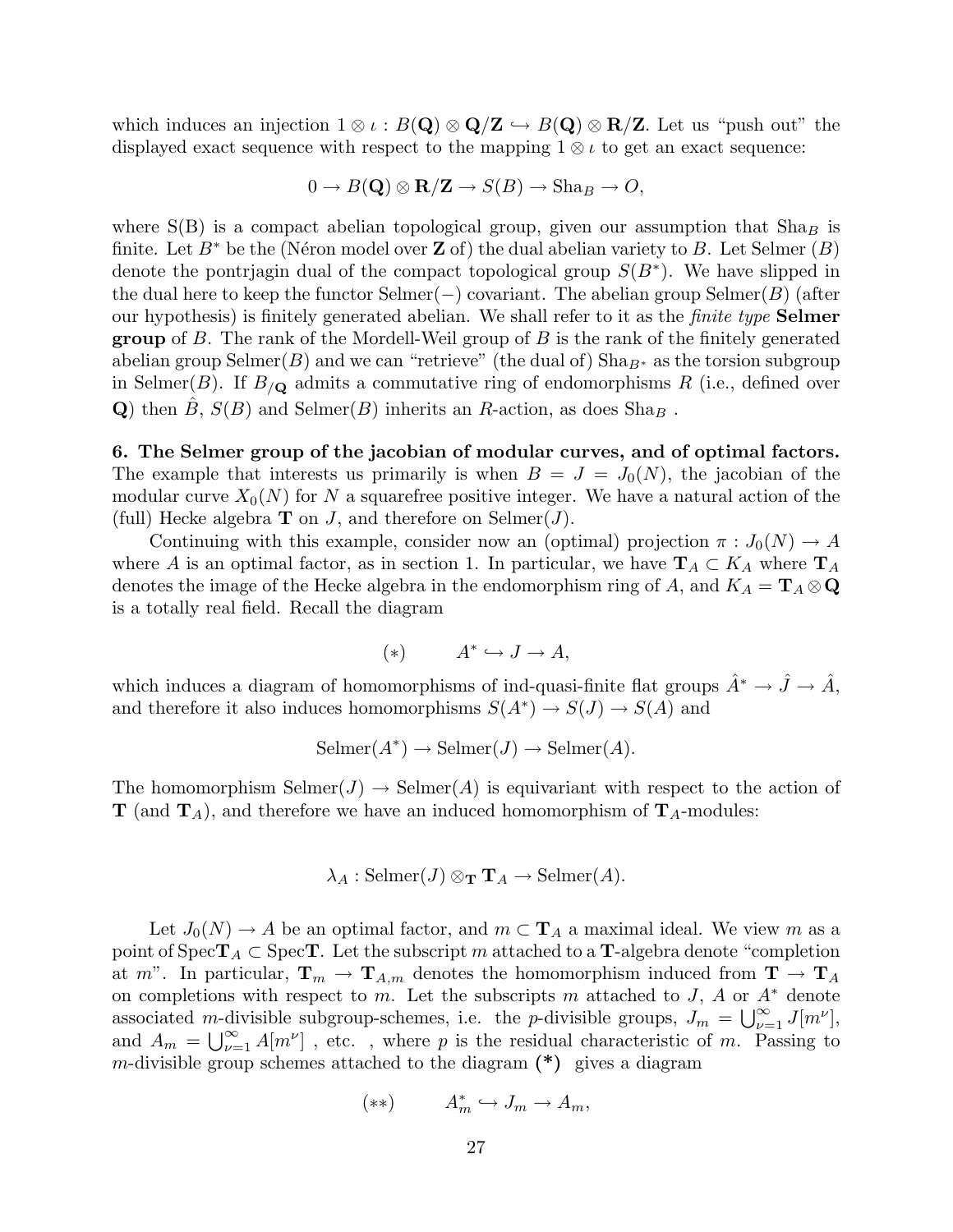where  $A_m^*$  may be taken to be either the m-divisible group scheme attached to the dual abelian variety  $A^*$  to A, or also the "Cartier" dual of the m-divisible group scheme  $A_m$ .

**Proposition 14.** Let  $m \in \text{Spec}T_A$  be a maximal ideal whose associated residual representation is absolutely irreducible and is not of residual characteristic dividing 2N. Then the induced homomorphism

$$
\lambda_{A,m}: \mathrm{Selmer}(J)_m \otimes_{\mathbf{T}_m} \mathbf{T}_{A,m} \to \mathrm{Selmer}(A)_m
$$

is an isomorphism.

**Proof.** Since the associated residual representation of m is absolutely irreducible, and is not of characteristic 2, we may identify

$$
S(J)_m \cong H^1_{\text{flat}}(\text{Spec } \mathbf{Z}, \mathcal{J}_m)
$$

and

$$
\{Sha_E\}_m \cong H^1_{\text{flat}}(\text{Spec } \mathbf{Z}, \mathcal{J})_m,
$$

where in the displayed formulas above,  $\mathcal J$  is the Néron model of  $J_0(N)$  over Spec Z; for this see [M ]. One needn't make use of the flat topology here, and one can perfectly well follow through (what would essentially be a very close paraphrase of) the proof we are about to give using the more traditional definitions via Galois cohomology. We leave this proof in more elementary langauge as an exercise to the reader, and simply record the more rapid proof below using sheaves for the flat topology.

Consider the functor  $H^1 = H_{\text{flat}}^1(\text{Spec } \mathbb{Z}, -)$  (i.e., flat one-dimensional cohomology) on the category of ind-quasi-finite flat group schemes isomorphic to subquotients of  $J_m$ .  $H^0$  of any such subquotient is zero, and  $H^1$  is left-exact on this category. Moreover,  $H^1_{\text{finite flat}}(\text{Spec } \mathbb{Z}, J_m^{\circ}) \to H^1_{\text{finite flat}}(\text{Spec } \mathbb{Z}, J_m)$  is an isomorphism and (since m is of residual characteristic different from 2) we may identify the Pontrjagin dual of either domain or range with the m-adic completion of Selmer(J). One computes that for any ideal  $\mathcal{A} \subset \mathbf{T}$ ,

$$
(***) \quad H^1_{\text{flat}}(\text{Spec } \mathbf{Z}, J_m[\mathcal{A}]) \cong H^1_{\text{flat}}(\text{Spec } \mathbf{Z}, J_m)[\mathcal{A}].
$$

Now let  $A \subset T$  be the kernel of  $T \to T_A$  and note that by [R] Th. 5.2 (b) we have that the Pontrjagin dual of  $J_m(Q)$  is free of rank two over  $\mathbf{T}_m$  and therefore so is the Pontriagin dual of  $J_m(\mathbf{Q})[\mathcal{A}]$  free of rank two over  $\mathbf{T}_{A,m}$ . It follows by an easy argument then, that  $A_m^* = J_m[\mathcal{A}]$ . Consequently (\*\*\*) may be written as follows:

$$
H_{\text{flat}}^1(\text{Spec }\mathbf{Z}, A_m^*) \cong H_{\text{flat}}^1(\text{Spec }\mathbf{Z}, J_m)[\mathcal{A}].
$$

Passing, now, to Pontrjagin duals, we have

$$
\mathrm{Selmer}(J) \otimes_{\mathbf{T}} \mathbf{T}_{\mathbf{m}}/\mathcal{A} \cong \mathrm{Selmer}(A) \otimes_{\mathbf{T}_A} \mathbf{T}_{A,m}
$$

which is what we want.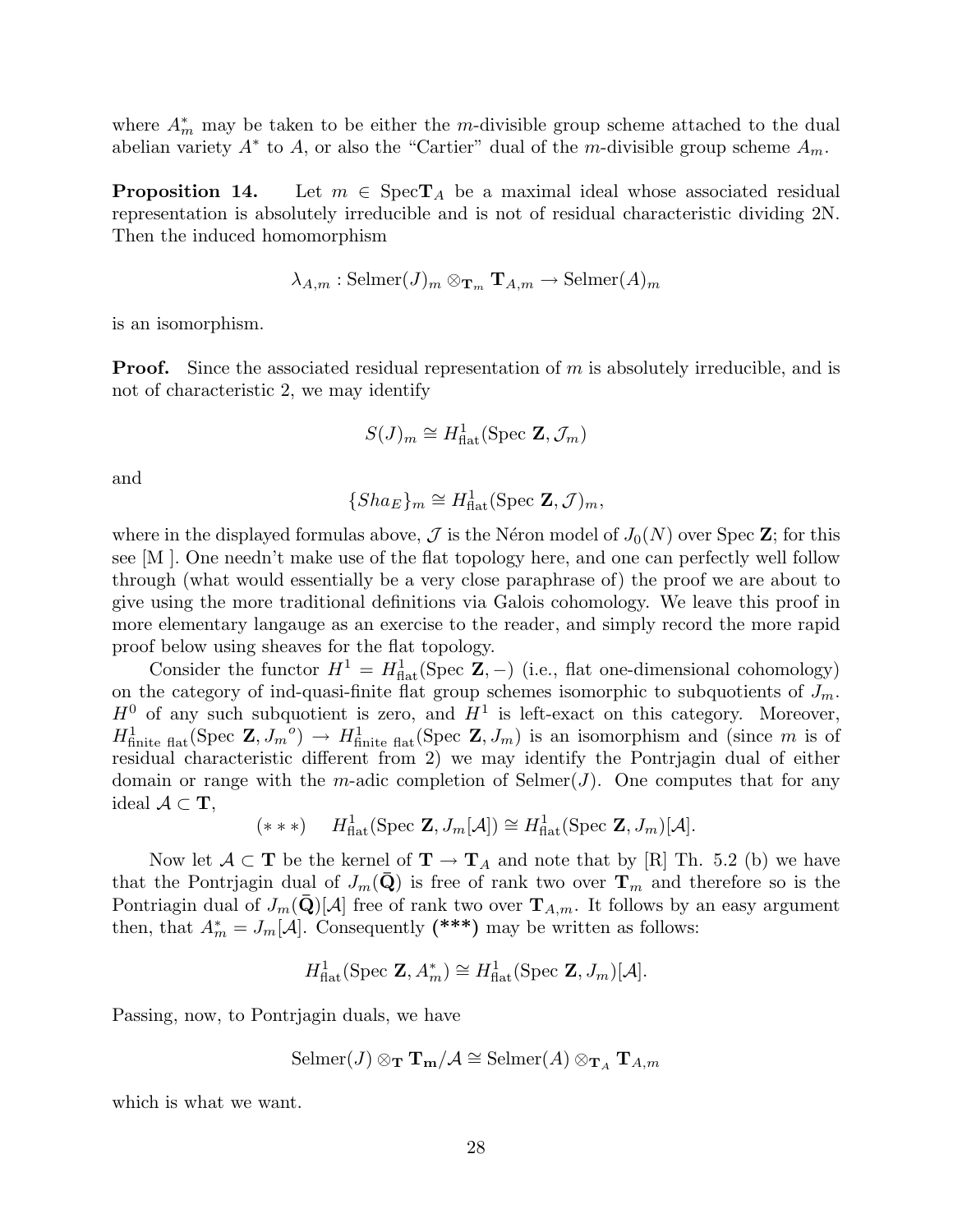**DEFINITION** Let us say that the *m*-primary component of  $Sha_A$  is "explained by" jumps in the rank of Mordell-Weil if:

- **a.** The abelian group Selmer $(J_0(N))_m$  is torsionfree, and
- b. the induced homomorphism

$$
\lambda_{A,m}
$$
: Selmer $(J)_m \otimes_{\mathbf{T}_m} \mathbf{T}_{A,m} \to Selmer(A)_m$ 

is an isomorphism.

Note that since  $\mathbf{T}_A$  is not flat over  $\mathbf{T}$  (unless  $J = A$ ) and Selmer(J) need not be locally free over  $\mathbf{T}$ , it is perfectly conceivable that for some values of N, the abelian group Selmer(J) is torsionfree (equivalently,  $Sha<sub>J</sub>$  is trivial), and the homomorphisms  $\lambda<sub>A</sub>$  are isomorphisms (for optimal factors A of  $J_0(N)$ ) and yet some  $Sha<sub>A</sub>$ 's do not vanish. Indeed, the numerical examples below suggest that phenomena of this sort happen more than one might at first expect.

**Proposition 15.** If E is an optimal factor of  $J_0(N)$  and if p is a prime number for which the p-primary component of  $Sha_E$  is "explained by" jumps in the rank of Mordell-Weil, then the p-primary component of  $Sha_E$  is visible (and is annihilated by  $\delta_E$ ).

**Proof.** This is evident.

7. Primes of fusion, and Mordell-Weil "jumps". If A is an optimal factor of  $J_0(N)$ , by the **Mordell-Weil rank** of A we mean

$$
\rho(A) := \dim_{K_A}(A(\mathbf{Q}) \otimes \mathbf{Q}).
$$

By a fusion prime  $m \in \text{Spec } T = \text{Spec } T_0(N)$  let us mean a (maximal) prime ideal contained in Spec  $\mathbf{T}_{A_1}$  and Spec  $\mathbf{T}_{A_2}$  where  $A_1$  and  $A_2$  are *distinct* optimal factors of  $J_0(N)$ . If  $A_1$  and  $A_2$  are the *only* optimal factors A of  $J_0(N)$  such that  $m \in \text{Spec } T_A$ and if the residual characteristic of m is different from 2 let us say that m is an **ordinary** fusion prime. If m is an ordinary fusion prime, by the **Mordell-Weil jump** at m we mean the non-negative integer

$$
j(m) := |\rho(A_1) - \rho(A_2)|.
$$

8. Remarks on the Numerical Examples. Cremona's book  $|Cr|$  lists all optimal elliptic curve factors (referred to there as "strong Weil curves") of conductor < 1000 and among these there are *only four instances* where the (Birch Swinnerton-Dyer conjectured) value of the order of the Shafarevich-Tate group is  $> 1$ . In three of these instances the (conjectured) value is 4. If we want odd prime divisors of the order of Sha, we are left with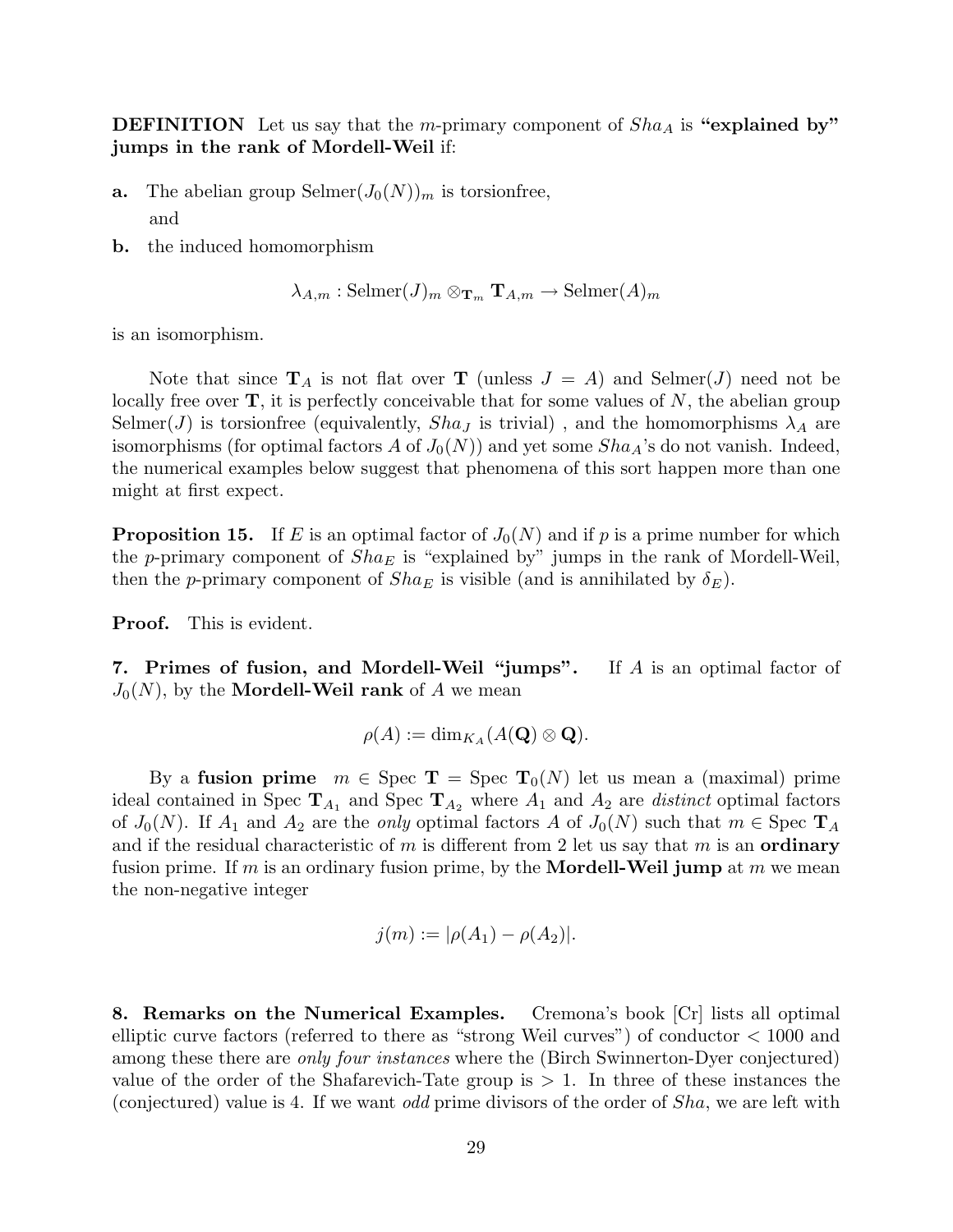precisely one example: namely it is given by the curve  $E := 681B1$  which has  $\rho(E) = 0$ and  $|Sha_E| = 9$ . The prime 3 seems to be a prime of fusion for the optimal factor E because there is another optimal elliptic curve factor  $F := 681B1$  such that the Hecke eigenvalues for newforms corresponding to  $E$  and  $F$  are congruent modulo 3, at least for the Hecke operators  $T_p$  for  $p \leq 97$  (according to Cremona's table on page 272 of [C]). Since the Galois representations on  $E[3]$  and  $F[3]$  are irreducible (which one also deduces from the facts given in [C]) it is natural to imagine that they are indeed isomorphic (this could be determined rigorously by some further computation). The curve  $F$  has the property that  $\text{Selmer}(F)$  is a free abelian group on two generators. In particular, the jump at the prime m of fusion in  $T_0(681)$  corresponding to the prime 3 in  $T_E = Z$  and  $T_F = Z$  is equal to 2.

**Remark.** For m a prime of fusion, I sometimes find it convenient to "sketch"  $Spec T_0(N)_m$ labelling each irreducible component by the letter denoting the optimal factor of conductor N corresponding to that irreducible component, and also "decorating" each irreducible component by the corresponding Mordell-Weil rank " $\rho$ ". For instance in the case of the prime of fusion m in  $T_0(681)$  of residual characteristic 3 which fuses the two elliptic curves  $E = 681B$  and  $F = 681C$  we would just have the simple diagram

#### 9. Adam Logan's data.

Adam Logan studied all instances of nontrivial Shafarevich-Tate groups for elliptic curves E of square-free conductor  $<$  3000. Indeed his calculations extended to 5077, and we include this data below, but the tables are still relatively incomplete in the higher ranges. As it turns out, all of the (semi-stable) elliptic curves with nontrivial Shafarevich-Tate group with conductor  $\langle 5077 \rangle$  have Mordell-Weil rank 0. The nontrivial Shafarevich-Tate groups in this range are either of order  $p^2$  for  $p = 2, 3,$  or 5 or else of order 16. In discussing the data, it is useful to distinguish between instances where the Shafarevich-Tate group is of odd order or of order a power of two (these being the only cases that arise in the range tabulated).

the odd order cases: Logan finds only one case where an odd nontrivial  $p$ -primary component of  $Sha_E$  is provably "unexplained" among all the instances he investigated. The one provably "unexplained case" is given by the curve  $E = 2849A$  which has  $Sha_E$ of order 9, but modular degree not divisible by 3. In all other cases where an odd prime number p divides the order of *Sha*, Logan found much the same pattern as was exhibited by the example given above, of conductor 681. Namely, for optimal elliptic curve factors E (other than 2849A) for which an odd prime p divides the order of  $Sha_E$ , Logan finds (by means of the data available, thanks to John Cremona, via anonymous ftp) another optimal *elliptic curve* factor  $F$  of the same conductor as  $E$  such that  $p$  "seems to be" a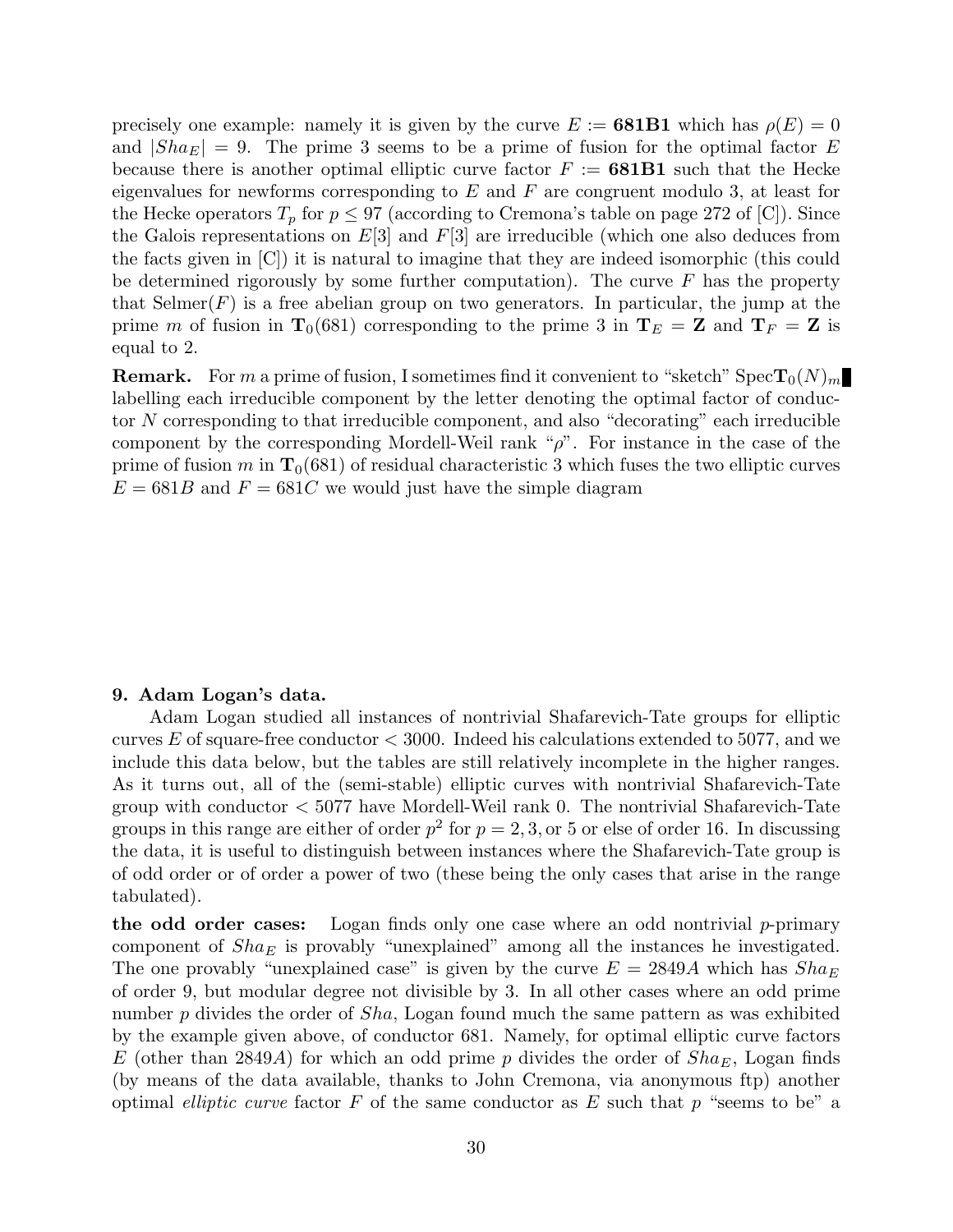prime of fusion, fusing  $E$  to  $F$  and  $F$  seems to provide the "explanation" for the nontrivial Sha of E, in that the order of  $Sha_E$  is  $p^2$  and the Mordell-Weil rank of E is trivial, while F has trivial Sha but Mordell-Weil rank 2. In one case (conductor 2534) three optimal elliptic curve factors seem to be fused together at the prime  $p = 3$ . Two of these elliptic curves have Mordell-Weil rank zero and Sha of order 9 and the third seems to be the "explanatory" optimal factor: it has trivial Sha but Mordell-Weil rank equal to 2.

the "invisible" example: 2849A. Since this is our first square-free example, it may be worth looking a bit more closely at it. Both Loic Merel and Richard Taylor have suggested that one test to see if its Shafarevich-Tate group becomes visible in  $J_1(2849A)$ . This is a natural suggestion in view of Glenn Stevens ideas regarding  $J_1$ -optimality (cf. [St]) but we have not yet made this test.

examples where Sha is of even order. As for the cases where the order of Sha is even, a similar pattern is found. In all but one of these cases, either the  $Sha_E$  is "explained" by the existence of a congruence modulo 2 between  $E$  and another elliptic curve  $F$  which has Mordell-Weil rank 2 (or in one instance, Mordell-Weil rank one), or else E has a point of order 2. In the remaining instance,  $E = 3017A$ , the order of  $Sha<sub>E</sub>$  is 4, and E admits no congruence to any of the other elliptic curves of its conductor. The modular degree  $\delta_E$  is equal to 1944 and therefore (in contrast to the case 2849A) it is conceivable that  $Sha<sub>E</sub>$  is "explained" by a congruence modulo two to an optimal abelian variety factor A of  $J_0(3017)$  such that dim  $A > 1$ , with Mordell-Weil of rank two (over its Hecke algebra); we have not yet investigated whether this is the case. One feature peculiar to the prime  $p = 2$  is that it is possible for two optimal factors of  $J_0(N)$  to admit a congruence modulo  $p = 2$  and have the property that they have different sign in their functional equations. This happens in the table below exactly once  $(2886A)$  has *Sha* of order 4 and is congruent mod 2 to an elliptic curve with Mordell-Weil rank one).

In the table below, the data compiled by Logan is reproduced. The elliptic curves  $E$ of squarefree conductor with nontrivial  $Sha_E$  are listed, together with the corresponding elliptic curve F of positive Mordell-Weil rank which "explains"  $Sha_E$  (except in the cases where it doesn't exist). If there is no indication to the contrary, the "congruence prime" where it doesn't exist). If there is no indication to the contrary, the "congruence prime"<br>(or "prime of fusion") linking E and F is is  $\sqrt{|\text{Sha}|}$ . The modular degrees  $\delta_E$  are tabulated, as are  $\delta_F$  when they are known.

| E     | $ \text{Sha}_E $            | $\delta_E$                     | F     | $\delta_F$    | Remarks   |
|-------|-----------------------------|--------------------------------|-------|---------------|-----------|
| 571A  | 2                           | $2^3 \cdot 3 \cdot 5$          | 571B  | $2^4 \cdot 3$ |           |
| 681B  | 3                           | $3 \cdot 5^5$                  | 681C  | $2^5 \cdot 3$ |           |
| 1105A | $\overline{2}$              | $2^5 \cdot 5^5$                | none  |               | 2-torsion |
| 1246B | 5                           | $2^6 \cdot 3^4 \cdot 5$        | 1246C | $2^6 \cdot 5$ |           |
| 1309A |                             | $2^7 \cdot 3 \cdot 7 \cdot 17$ | 1309B | $2^8$         |           |
| 1365F | $\mathcal{D}_{\mathcal{L}}$ | $2 \cdot 3^4$                  | none  |               | 2-torsion |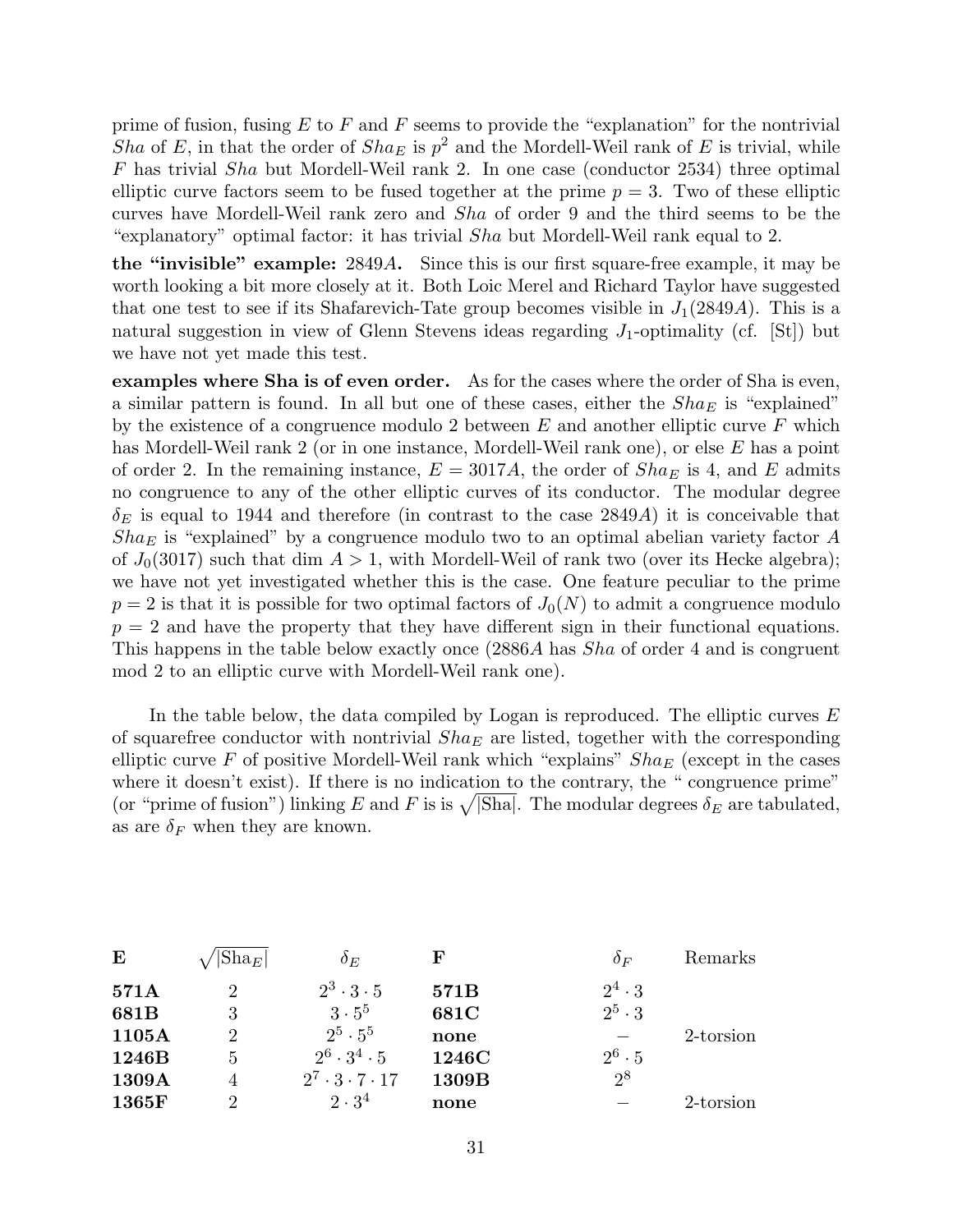| 1443D | $\overline{2}$   | $2^4\cdot3^3\cdot5$                      | 1443C       | $2^4\cdot 7$                  | 2-torsion                    |
|-------|------------------|------------------------------------------|-------------|-------------------------------|------------------------------|
| 1613B | $\sqrt{2}$       | $2^4 \cdot 19$                           | 1613A       | $2^4 \cdot 5$                 |                              |
| 1717A | $\sqrt{2}$       | $2^3 \cdot 41$                           | 1717B       | $2^3 \cdot 13$                |                              |
| 1738B | $\sqrt{2}$       | $2^11 \cdot 3^3 \cdot 7$                 | 1738A       | $2^8$                         |                              |
| 1785G | $\sqrt{2}$       | $2^7$                                    | none        |                               | 2-torsion                    |
| 1785H | $\overline{2}$   | $2^7 \cdot 3$                            | none        |                               | 2-torsion                    |
| 1913B | $\mathbf{3}$     | $3\cdot 103$                             | 1913A       | $2^2 \cdot 3 \cdot 5^2$       |                              |
| 2006E | 3                | $2^6 \cdot 3 \cdot 5 \cdot 7 \cdot 23$   | 2006D       | $2^7 \cdot 3$                 |                              |
| 2035A | $\overline{2}$   | $2^4 \cdot 3 \cdot 5$                    | 2035C       | $2^4 \cdot 3 \cdot 11$        |                              |
| 2089D | $\sqrt{2}$       | $2^5 \cdot 3 \cdot 5$                    | 2089E       | $2^5 \cdot 11$                |                              |
| 2145D | $\overline{2}$   | $2^8 \cdot 3^7$                          | none        |                               |                              |
| 2145G | $\sqrt{2}$       | $2^6 \cdot 3$                            | none        |                               | cong. mod $4$ to $2145D$     |
| 2265A | $\overline{2}$   | $2^5\cdot 3^2\cdot 5^2\cdot 7$           | 2265B       | $2^5 \cdot 5 \cdot 7$         | cong. mod 4                  |
| 2310B | $\overline{2}$   | $2^9 \cdot 7^2$                          | none        |                               | $2$ -torsion                 |
| 2405B | $\sqrt{4}$       | $2^3 \cdot 3 \cdot 5^2 \cdot 7 \cdot 17$ | 2406C       | $2^4 \cdot 7 \cdot 13$        |                              |
| 2405D | $\sqrt{2}$       | $2^5 \cdot 19$                           | none        |                               | 4-torsion                    |
| 2409B | $\sqrt{2}$       | $2^9 \cdot 5^2$                          | 2409D       | $2^5 \cdot 7^2$               |                              |
| 2429B | $\overline{3}$   | $2 \cdot 3 \cdot 73$                     | 2429D       | $2^3 \cdot 3 \cdot 13$        |                              |
| 2534E | 3                | $2^2\cdot 3^2\cdot 5^3\cdot 11$          | 2534G       | $2^5 \cdot 3^2 \cdot 13$      |                              |
| 2534F | 3                | $2^2\cdot 3^2\cdot 5\cdot 7$             | 2534G       | $2^5 \cdot 3^2 \cdot 13$      |                              |
| 2554B | $\sqrt{2}$       | $2^5 \cdot 13$                           | 2554C       | $2^4 \cdot 3^2 \cdot 7$       |                              |
| 2563C | $\sqrt{2}$       | $2^6 \cdot 3 \cdot 7$                    | 2563D       | $2^4 \cdot 3 \cdot 5$         |                              |
| 2665A | $\sqrt{2}$       | $2^6 \cdot 5$                            | none        |                               | 2-torsion                    |
| 2674B | 3                | $2^4 \cdot 3^3 \cdot 13$                 | 2674A       | $2^4 \cdot 3^2$               |                              |
| 2678A | $\overline{2}$   | $2^9 \cdot 3^2 \cdot 23$                 | 2678B       | $2^7 \cdot 3$                 | cong. $mod 4$                |
| 2678A | $\overline{2}$   | $2^9\cdot 3^2\cdot 23$                   | 2678I       | $2^5 \cdot 3 \cdot 11$        | cong. mod 2                  |
| 2710C | 3                | $2^5\cdot 3^3\cdot 7$                    | 2710B       | $2^5 \cdot 3^2$               |                              |
| 2710A | $\sqrt{2}$       | $2^5\cdot 3\cdot 5^2$                    | 2710B       | $2^5\cdot 3^2$                |                              |
| 2710A | $\overline{2}$   | $2^5\cdot 3\cdot 5^2$                    | 2710D       | $2^5 \cdot 5 \cdot 11$        |                              |
| 2742B | $\sqrt{4}$       | $2^6 \cdot 5 \cdot 17 \cdot 23$          | 2742C       | $2^6 \cdot 5$                 | rat'l 2-torsion; cong. mod 4 |
| 2834D | $\bf 5$          | $2^2 \cdot 3^5 \cdot 5 \cdot 109$        | 2834C       | $2^6 \cdot 3^2 \cdot 5$       |                              |
| 2849A | 3                | $2^5\cdot 5\cdot 61$                     | <b>NONE</b> |                               |                              |
| 2886A | $\sqrt{2}$       | $2^9 \cdot 3^2$                          | 2886B       | $2^8 \cdot 3$                 | 2886B has 2-torsion, rank 1  |
| 2955B | 3                | $2^3 \cdot 3^5 \cdot 5$                  | 2955C       | $2^6 \cdot 3^3$               |                              |
| 3017A | $\overline{2}$   | $2^3 \cdot 5^2 \cdot 11$                 | none        |                               |                              |
| 3054A | $\overline{5}$   | $2^3\cdot 5^2\cdot 11$                   | 3054C       | $2^4 \cdot 3 \cdot 5 \cdot 7$ |                              |
| 3306B | 3                | $\ddot{?}$                               | none        |                               |                              |
| 3370D | $\overline{2}$   | $\overline{\mathcal{L}}$                 | 3370E       | $\ddot{?}$                    |                              |
| 3742A | $\overline{2}$   | $\ddot{\cdot}$                           | 3742B       | $\overline{\mathcal{C}}$      |                              |
| 3774G | $\overline{2}$   | $\ddot{?}$                               | 3774D       | $\overline{\mathcal{L}}$      | cong. $mod 4$                |
| 3686D | $\overline{2}$   | $\ddot{?}$                               | 3686E       | $\ddot{?}$                    | cong. mod 4                  |
| 3883B | $\overline{2}$   | $\overline{\mathcal{L}}$                 | 3883A       | $\overline{\mathcal{L}}$      |                              |
| 3886B | $\sqrt{2}$       | $\overline{\mathcal{L}}$                 | 3886G       | $\overline{\mathcal{L}}$      |                              |
| 3954C | $\boldsymbol{3}$ | $\overline{\cdot}$                       | 3954D       | $\overline{\mathcal{L}}$      |                              |